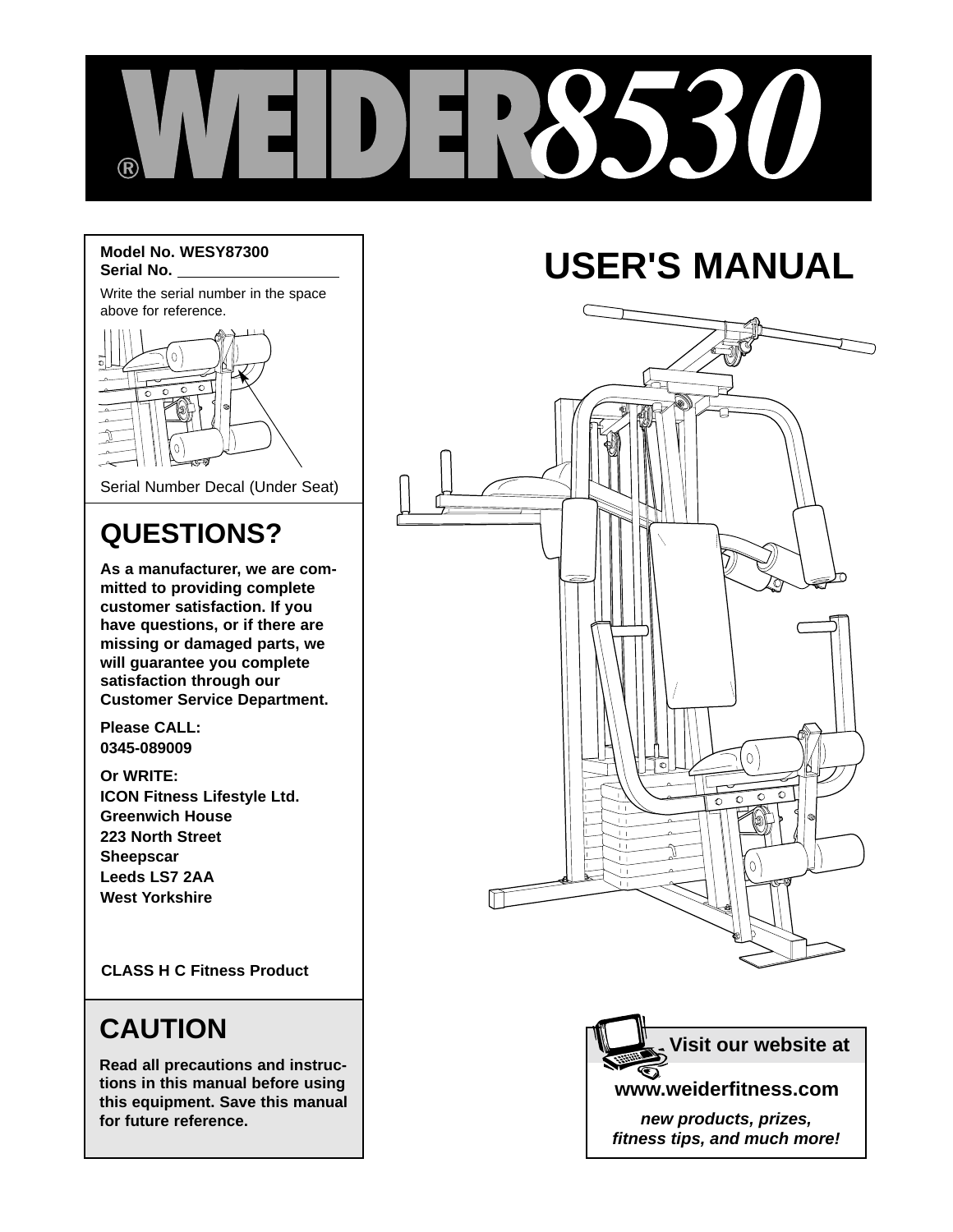## **TABLE OF CONTENTS**

Note: A PART IDENTIFICATION CHART and a PART LIST/EXPLODED DRAWING are attached to the centre of this manual. Remove the PART IDENTIFICATION CHART and the PART LIST/EXPLODED DRAWING before beginning assembly.

## **IMPORTANT PRECAUTIONS**

**WARNING: To reduce the risk of serious injury, read the following important precautions before using the home gym system.**

- **1. Read all instructions in this manual and in the accompanying literature before using the home gym system.**
- **2. Use the home gym system only on a level surface. Cover the floor beneath the home gym system for protection.**
- **3. Inspect and tighten all parts often. Replace any worn parts immediately.**
- **4. Keep children under 12 and pets away from the home gym system at all times.**
- **5. Never release the press arm, butterfly arms, squat arm, leg lever, lat bar or nylon strap whilst weights are raised. The weights will fall with great force.**
- **6. This equipment is not to be used by more than one person at a time.**
- **7. Always wear athletic shoes for foot protection.**
- **8. Always stand on a foot plate when performing an exercise that could cause the home gym system to tip.**
- **9. Keep hands and feet away from moving parts.**
- **10. Keep your hands away from the squat arm upright when the squat arm is being used. Your hand could become pinched between the squat arm upright and squat arm.**
- **11. Inspect all cables before each use. Make sure that the cables remain on the pulleys at all times. If the cables bind whilst you are exercising, stop immediately and make sure that the cables are on all of the pulleys. Replace all cables every two years.**
- **12. Always disconnect the lat bar from the home gym system when performing an exercise that does not use the lat bar.**
- **13. If you feel pain or dizziness at any time whilst exercising, stop immediately and begin cooling down.**
- **14. Always attach the lock pins and locks to the weight guides when the home gym system is not in use (see page 16).**
- **15. The home gym system is intended for home use only. Do not use the home gym system in any commercial, rental, or institutional setting.**

**WARNING: Before beginning this or any exercise program, consult your physician. This is especially important for persons over the age of 35 or persons with pre-existing health problems. Read all instructions before using. ICON assumes no responsibility for personal injury or property damage sustained by or through the use of this product.**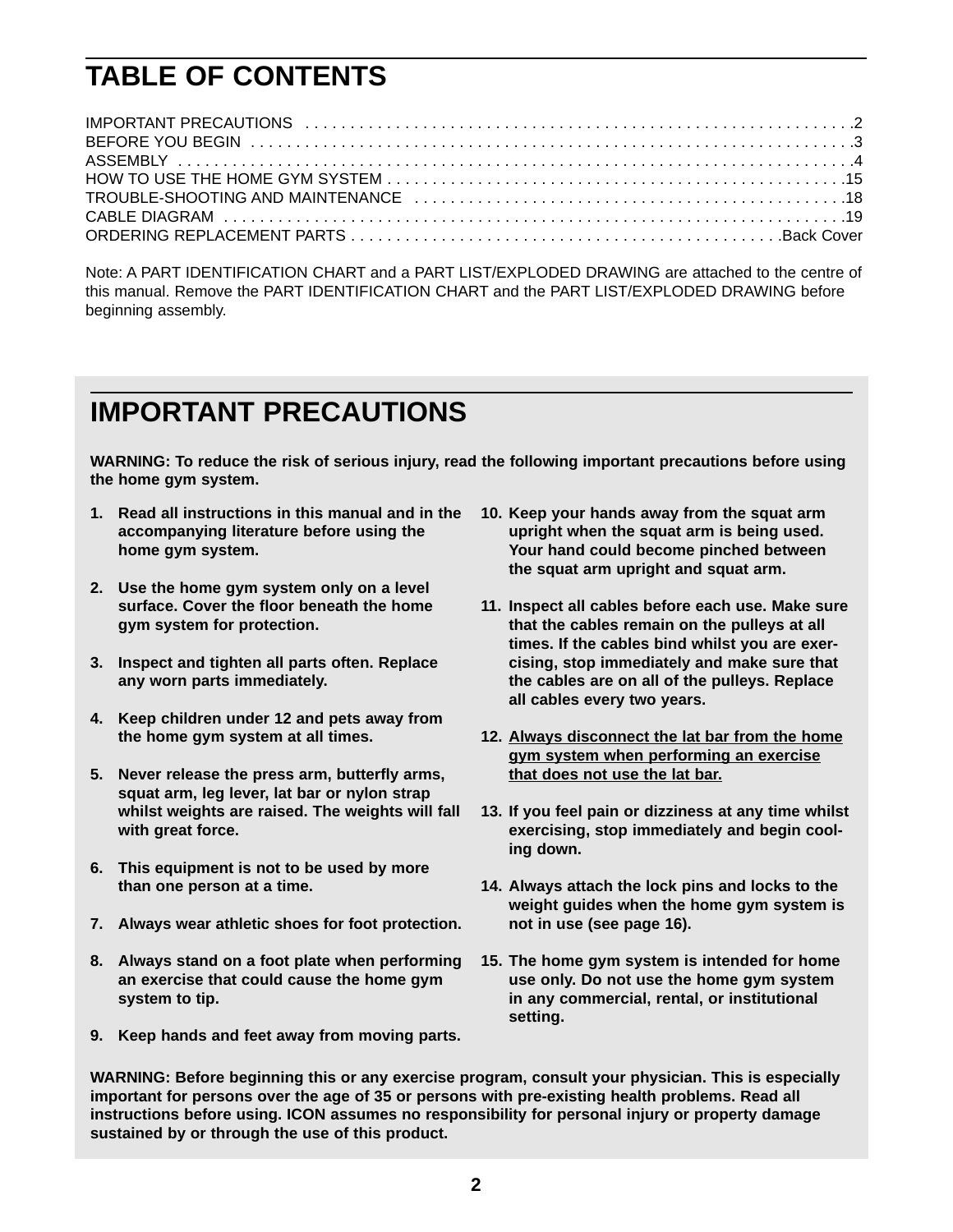## **BEFORE YOU BEGIN**

Thank you for selecting the versatile WEIDER® 8530 Home Gym System. The WEIDER® 8530 offers a selection of weight stations designed to develop every major muscle group of the body. Whether your goal is to tone your body, build dramatic muscle size and strength, or improve your cardiovascular system, the WEIDER® 8530 will help you to achieve the specific results you want.

**For your benefit, read this manual carefully before using the WEIDER® 8530 Home Gym System.** If you have additional questions, please call our Customer Service Department at **0345-089009**. To help us assist you, please note the product model number and serial number before calling. The model number is WESY87300. The serial number can be found on a decal attached to the WEIDER® 8530 (see the front cover of this manual).

Before reading further, please review the drawing below and familiarise yourself with the parts that are labelled.

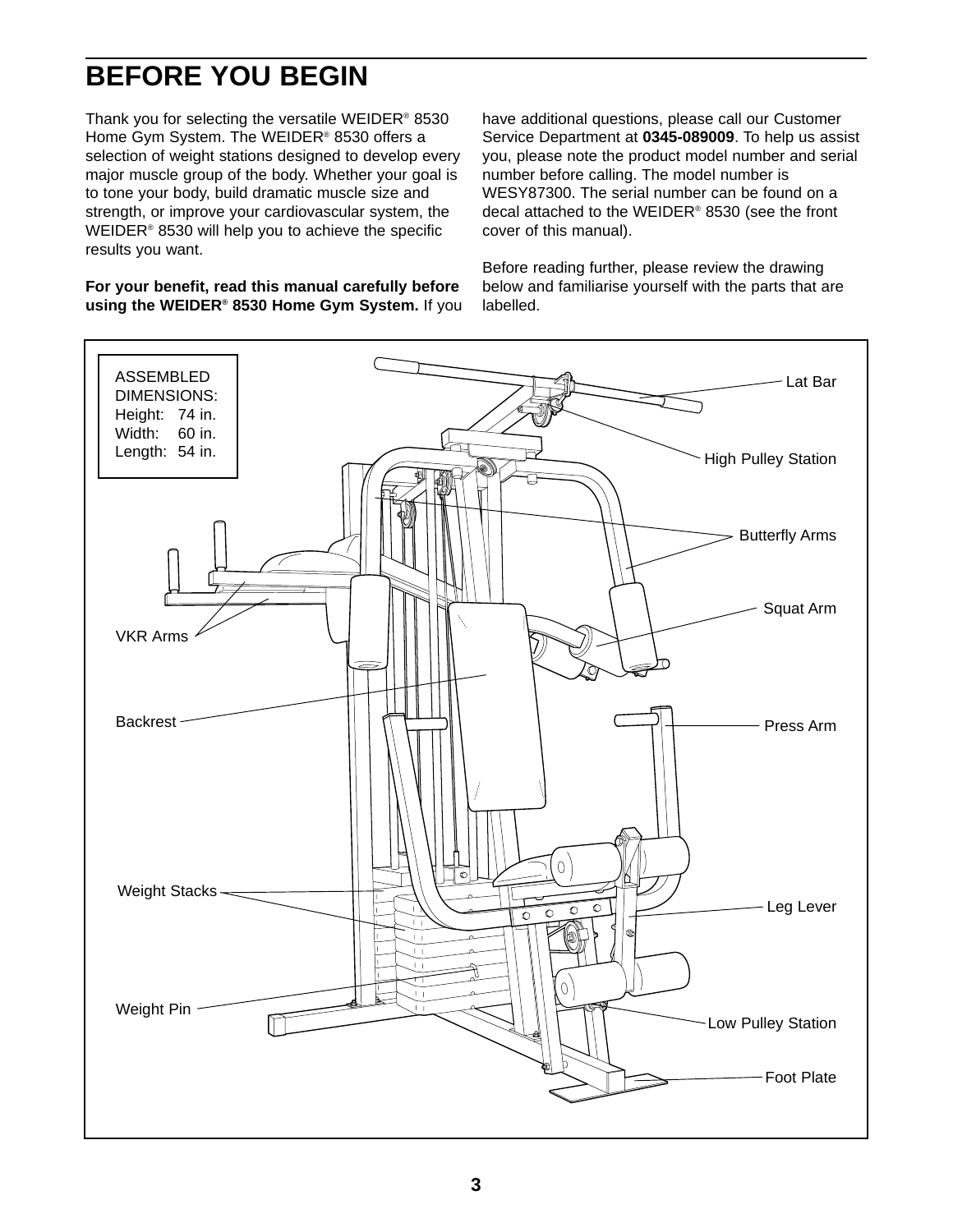## **ASSEMBLY**

#### **Before beginning assembly, carefully read the following information and instructions:**

- **•** Place all parts of the WEIDER 8530 in a cleared area and remove the packing materials; do not dispose of the packing materials until assembly is completed.
- The assembly is broken into five stages: 1) frame assembly, 2) press and butterfly arm assembly, 3) cable and pulley assembly, 4) seat and backrest assembly, and 5) VKR assembly. The hardware for each stage is packaged separately.
- Wait until you begin each assembly stage to open the parts bag labelled for that assembly stage.
- **•** For help identifying the small parts used in assembly, **use the PART IDENTIFICATION CHART located in the centre of this manual.** Note: Some small parts may have been preattached for shipping. If a part is not in the parts bag, check to see if it has been pre-attached.
	- 1. **Before beginning assembly, be sure that you have read and understand the information in the box above.**

Press a 2" Inner Cap (27) into the indicated end of the Stabiliser (5). Press 2" Outer Caps (51) onto the other two locations on the Stabiliser. Press a 2" Inner Cap (27) into the end of the Base (4).

Insert four 5/16" x 2 1/2" Carriage Bolts (1) up through the Stabiliser (5).

Attach the Base (4) to the Stabiliser (5) with two 5/16" x 2 3/4" Bolts (11), two 5/16" Flat Washers (8), and two 5/16" Nylon Locknuts (3). **Do not tighten the Nylon Locknuts yet.**

Slide the VKR Upright (74) and the Squat Arm Upright (56) onto the 5/16" x 2 1/2" Carriage Bolts (1) in the Stabiliser (5). **The high side of the brackets on the VKR Upright and Squat Arm Upright should be on the side shown.** Hand-tighten four 5/16" Nylon Locknuts (3) onto the Carriage Bolts. **Do not tighten the Nylon Locknuts yet.**

- **•** As you assemble the WEIDER 8530, be sure that all parts are oriented as shown in the drawings.
- **•** Tighten all parts as you assemble them, unless instructed to do otherwise.

#### **THE FOLLOWING TOOLS (NOT INCLUDED) ARE REQUIRED FOR ASSEMBLY:**

- **Two (2) adjustable spanner**
- **One (1) standard screwdriver**
- **One (1) phillips screwdriver**
- **One (1) rubber mallet**
- **Lubricant, such as grease or petroleum jelly, and soapy water will also be needed.**

Assembly will be more convenient if you have the following tools: A socket set, a set of open-end or closed-end wrenches, or a set of ratchet wrenches.

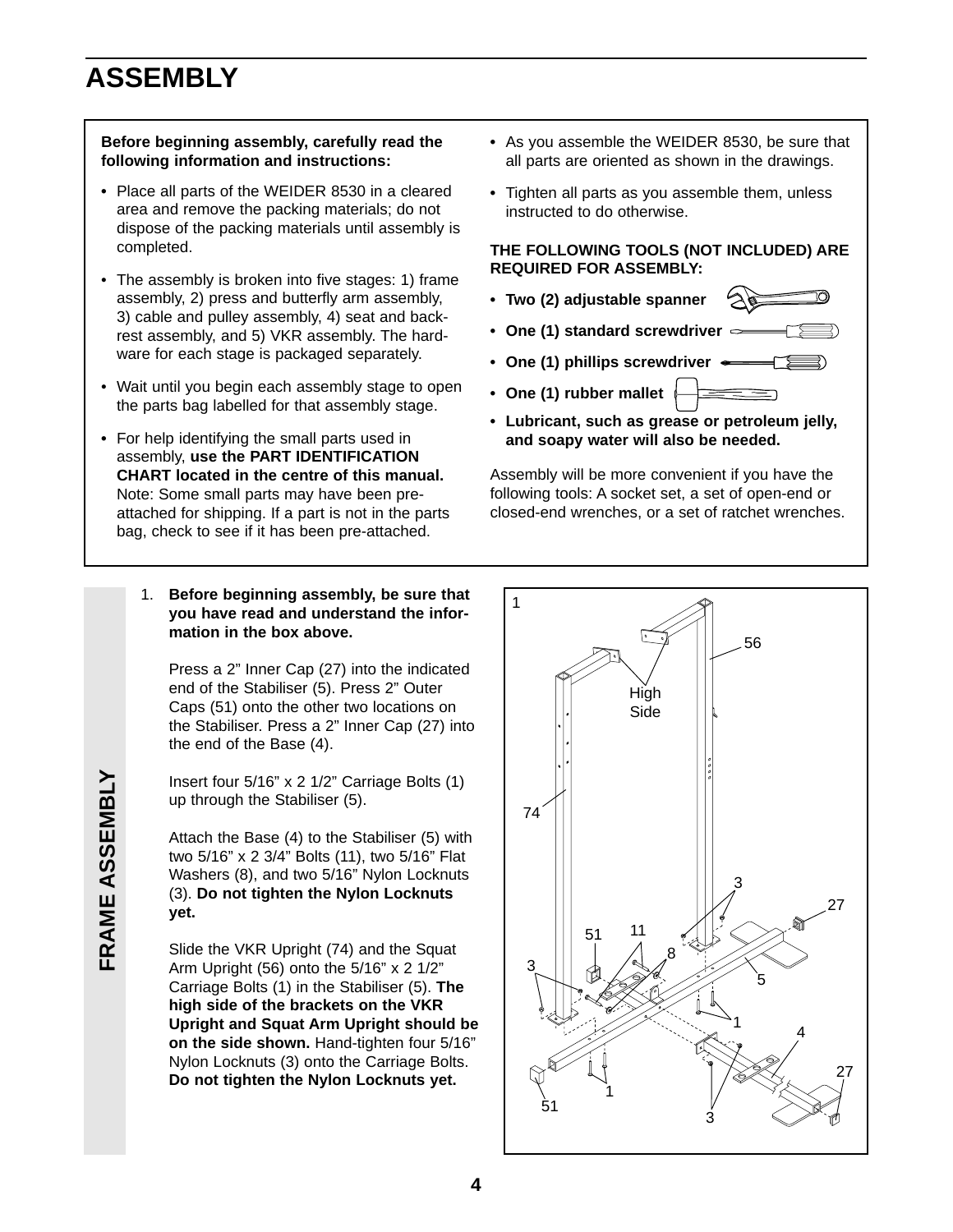2. Insert two 5/16" x 2 1/2" Carriage Bolts (1) up through the Base (4).

Slide the Front Upright (42) onto the 5/16" x 2 1/2" Carriage Bolts (1) in the Base (4). Hand-tighten a 5/16" Nylon Locknut (3) onto each Carriage Bolt. **Do not tighten the Nylon Locknuts yet.**

Press a 1" Inner Cap (6) into the Front Upright (42). Press a 2" Inner Cap (27) into the Squat Upright (56). Press a 2" Inner Cap into the VKR Upright (74).

- **FRAME ASSEMBLY FRAME ASSEMBLY**
- 3. Press a 2" Inner Cap (27) into the end of the Top Frame (55). Press a 1 3/4" Inner Cap (44) into each end of the crossbar on the Top Frame. Press two 1" Inner Caps (99) into the top of the crossbar.

Attach the Top Frame (55) to the Front Upright (42) with two 5/16" x 2 3/4" Bolts (11), two 5/16" Flat Washers (8), and two 5/16" Nylon Locknuts (3).

Attach the Top Frame (55) to the VKR Upright (74) and the Squat Upright (56) with two 5/16" x 2 3/4" Bolts (11) and two 5/16" Nylon Locknuts (3).

#### **Tighten all Locknuts used in steps 1–3.**

4. Set two Weight Bumpers (19) on the bracket on the Base (4) as shown. Set two Weight Bumpers (19) on the bracket on the Stabiliser (5).

Stack eight Weights (25) on each set of Weight Bumpers (19). **Be sure that the pin grooves are all on the same side of each stack of Weights.**

**Be careful not to tip either stack of Weights (25) until step 6 is complete.**

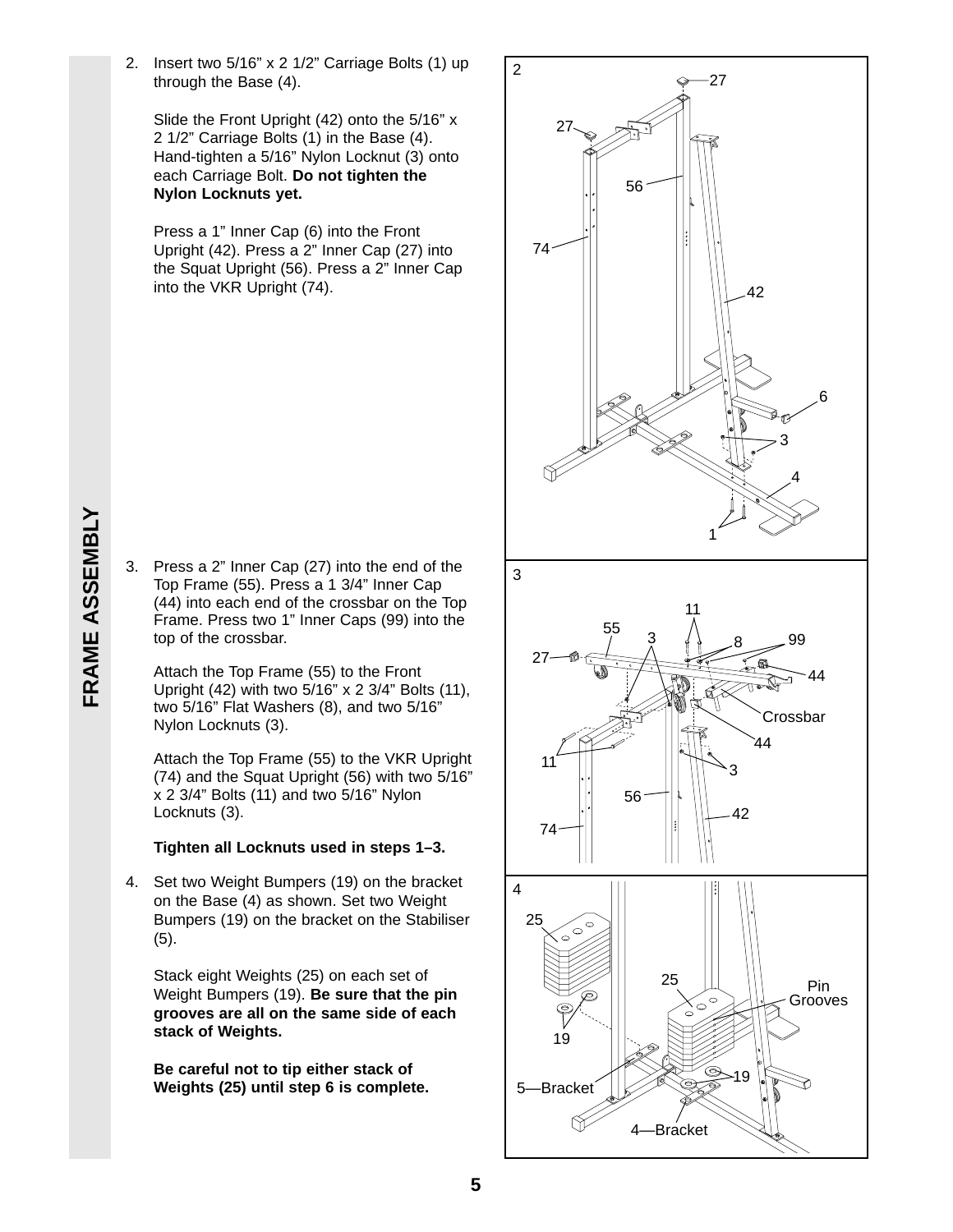5. Press a Weight Tube Bumper (64) into the end of a Weight Tube (63). Insert the Weight Tube into the front stack of Weights (25). **Be sure that the pins on the Weight Tube are sitting in the pin grooves in the top Weight.**

Lubricate the inside of the holes in a Top Weight (65). Set the Top Weight onto the front stack of Weights (25). Insert both Long Weight Guides (62) into the stack of Weights. **Be sure that the holes in the Weight Guides are at the top, as shown.**

6. Press a Weight Tube Bumper (64) into the end of the other Weight Tube (63). Insert the Weight Tube into the rear stack of Weights (25). **Be sure that the pins on the Weight Tube are sitting in the pin grooves in the top Weight.**

Lubricate the inside of the holes in the other Top Weight (65). Set the Top Weight onto the rear stack of Weights (25). Insert both Short Weight Guides (73) into the stack of Weights. **Be sure that the holes in the Weight Guides are at the top, as shown.**

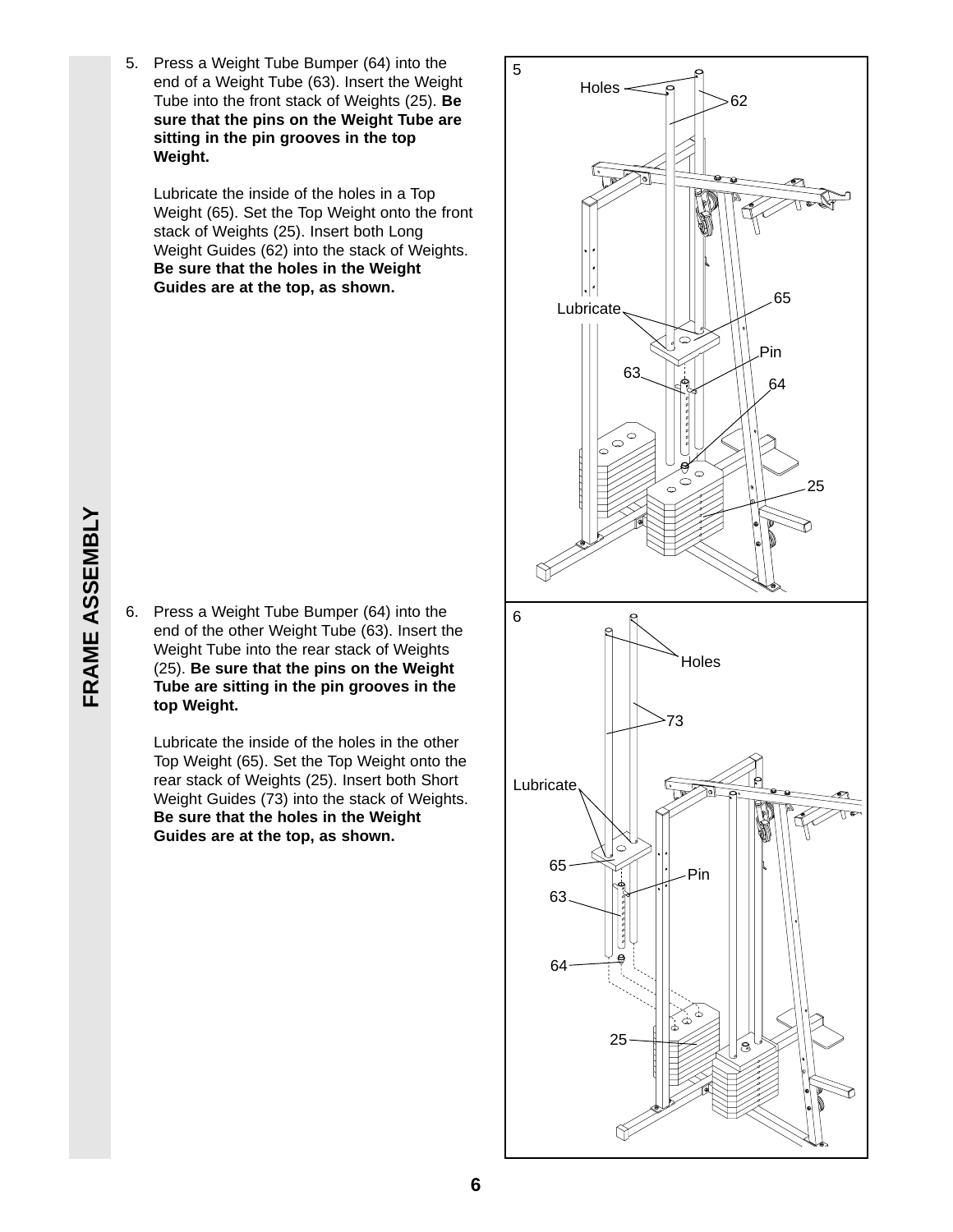7. Attach the upper ends of the Long Weight Guides (62) to the Top Frame (55) with a 5/16" x 6" Bolt (60), two 1/2" x 3/4" Spacers (61), and a 5/16' Nylon Locknut (3).

**Be sure that the Pulley Bracket (20) is in front of the right Long Weight Guide (62) as shown.**

Attach the upper ends of the Short Weight Guides (73) to the Top Frame (55) with a 5/16" x 6" Bolt (60), two 1/2" x 3/4" Spacers (61), and a 5/16" Nylon Locknut (3).

8. Press a 1" x 7/8" Plastic Bushing (90) onto each welded spacer on the Press Frame (17). Slide the Press Frame into place onto the Base (4). **Note: This will be a tight fit. The Plastic Bushings should fit on each end of the indicated tube in the Base. Make sure that the pulleys are on the side shown.**

Lubricate the 3/8" x 8" Bolt (59). Attach the Press Frame (17) to the Base (4) with the 3/8" x 8" Bolt and a 3/8" Nylon Locknut (21).

9. Wet the handle of one Press Arm (46) with soapy water. Slide a 5" Plastic Grip (83) onto the handle. Press a 1" Round Inner Cap (49) into the other end of the handle. Press a 1 3/4" Inner Cap (44) into the Press Arm.

Attach the Press Arm (46) to one side of the Press Frame (17) with two 5/16" x 2 1/2" Bolts (22) and two 5/16" Nylon Locknuts (3).

Assemble the other Press Arm (46) in the same manner.

10. Identify the Right Arm (48) and the Left Arm (47). Note the position of the welded bracket on each Arm. **Arm identification is very important for step 11.**

Attach a "V"-Pulley (50) and a Long Cable Trap (31) to the Right Arm (48) with a 3/8" x 2 1/2" Bolt (86) and a 3/8" Nylon Locknut (21).

Attach a "V"-Pulley (50) and a Long Cable Trap (31) to the Left Arm (47) in the same manner.



# **ARM ASSEMBLY**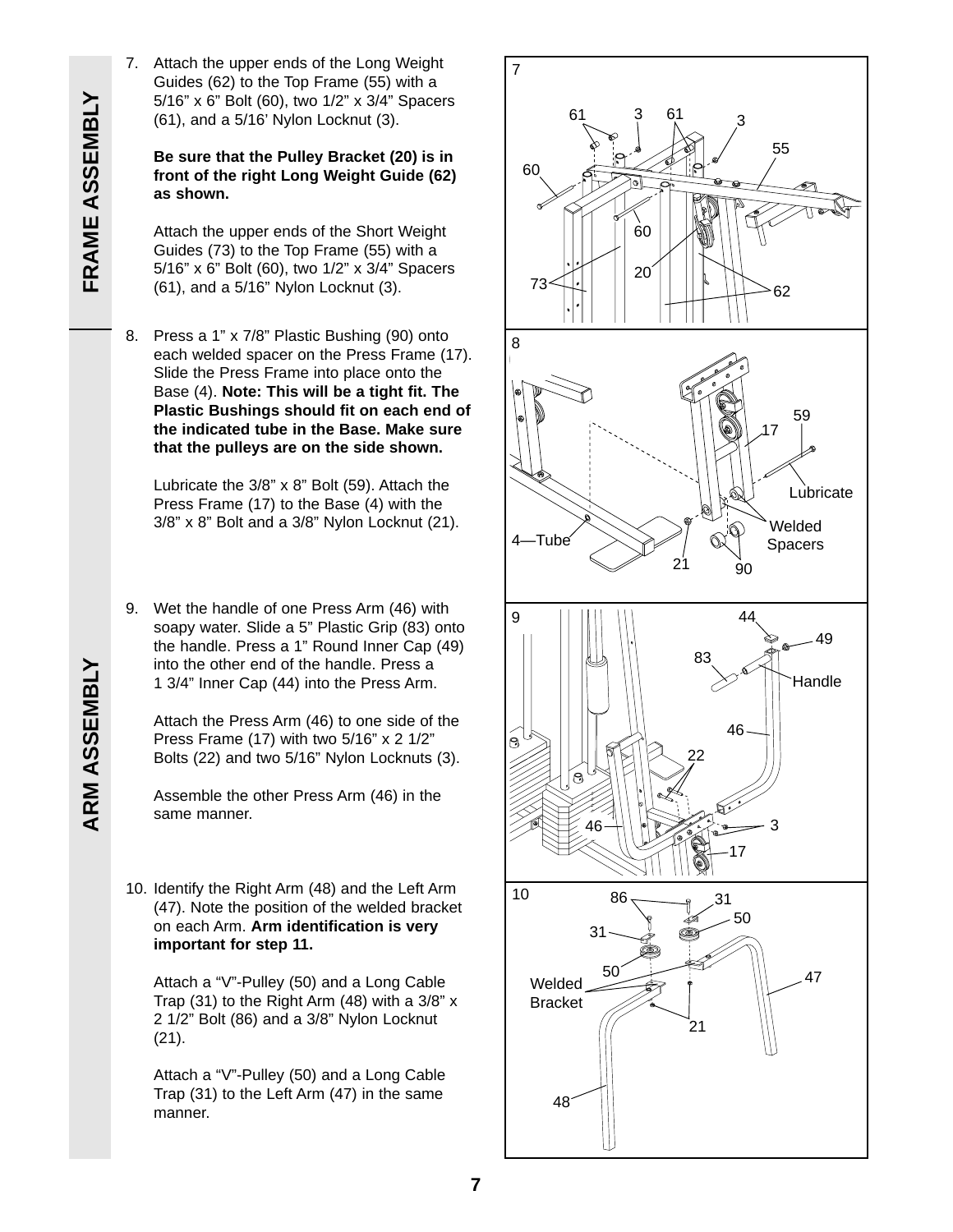11. Lubricate both axles on the Top Frame (55).

Slide the Right Arm (48) onto the right axle. **Be careful not to confuse the Right Arm with the Left Arm (47); note the position of the "V" Pulley (50) to identify the Right Arm. Be sure that the upper end of the Right Arm is behind the indicated bracket on the Top Frame (55).**

Tap two 1" Retainers (69) and a 1" Round Cover Cap (70) onto the axle. **Be sure that the teeth on the Retainers bend toward the Round Cover Cap, as shown in the inset drawing.**

Attach the Left Arm (47) in the same manner.

Press 1 3/4" Inner Caps (44) into the lower ends of the Right and Left Arms (47, 48). Wet the lower end of each Arm with soapy water. Slide a 10" Pad (45) onto the lower end of each Arm.

12. Press two 1" x 2" Inner Caps (87) into the indicated end of the Squat Arm (84).

Attach the Squat Arm (84) to the VKR Upright (74) with a 3/8" x 5 1/2" Bolt (93) and a 3/8" Nylon Locknut (21). **Be sure that the indicated bracket is pointing down as shown.**

Wet the ends of the Squat Arm (84) with soapy water. Slide the two Squat Arm Pads (85) onto the Squat Arm.

Attach a Handle (82) to one side of the Squat Arm (84) with a 5/16" x 2 1/2" Bolt (22), two 5/16" Flat Washers (8), a 1/2" x 17/32" Spacer (91), and a 5/16" Nylon Locknut (3).

Wet the Handle (82) with soapy water. Slide a 5" Plastic Grip (83) onto the Handle. Press a 1" Round Inner Cap (49) into the other end of the Handle.

Assemble another Handle (82) to the other side of the Squat Arm (84) in the same manner.



**8**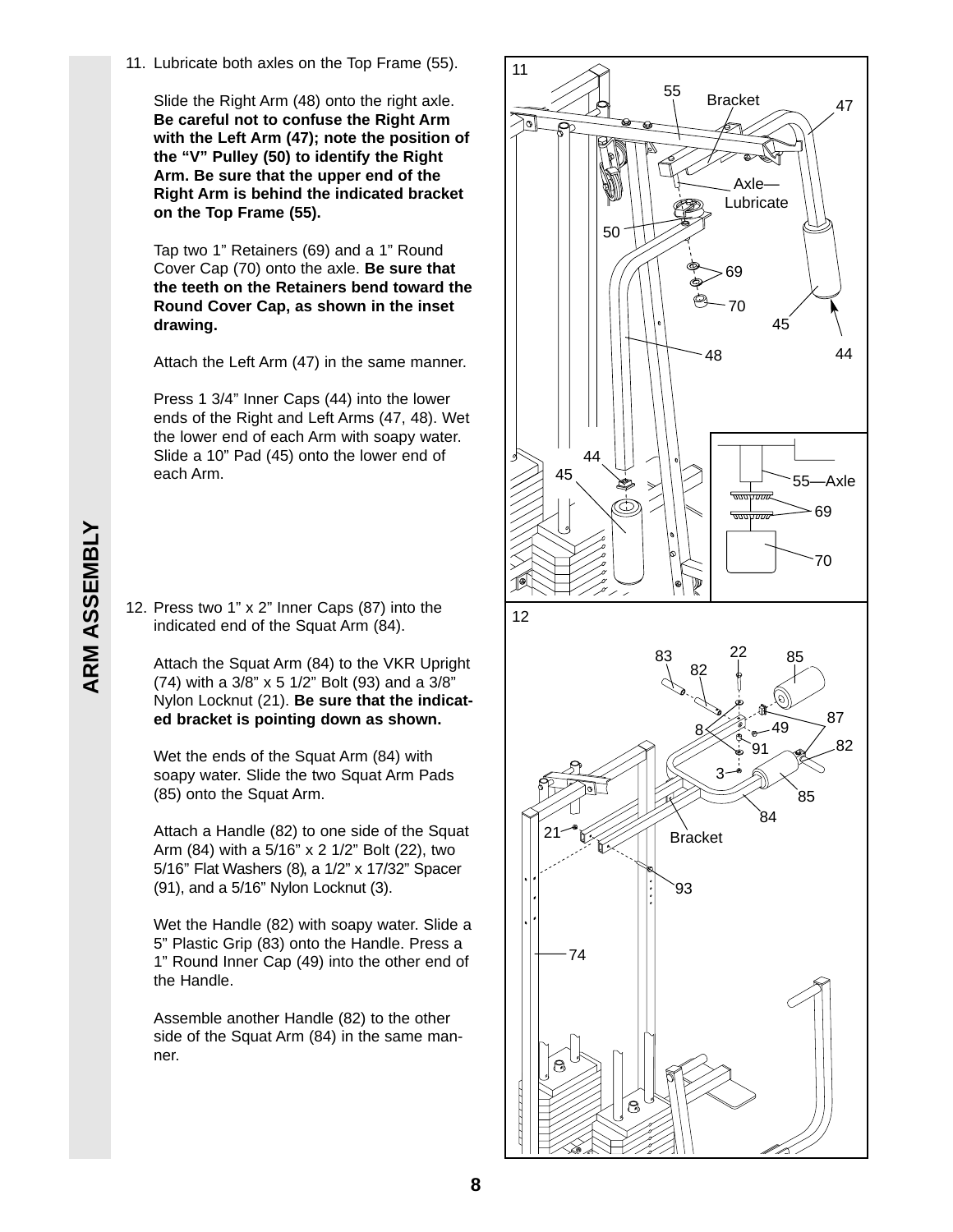**During steps 13 to 25, refer to the CABLE DIA-GRAM on page 19 of this manual. Identify the three cables by their lengths, and note the positions of the cable traps. IMPORTANT: Do not overtighten the bolts and nuts securing the pulleys. The pulleys must turn freely.**

- 13. **Locate the Medium Cable (58).** Route the Medium Cable around the indicated 3 1/2" Pulley (15) attached to the Top Frame (55). **Be sure that the ball is on the indicated side of the Pulley and that the Cable is between the Pulley and the hook.** Tighten the 3/8" x 3 3/4" Bolt (88) and the 3/8" Nylon Locknut (not shown).
- 14. Wrap the Medium Cable (58) around a "V"-Pulley (50). Attach the "V"-Pulley and a Long Cable Trap (31) to the indicated bracket on the Front Upright (42) with a 3/8" x 2 1/2" Bolt (86) and a 3/8" Nylon Locknut (21). **Be sure that the Long Cable Trap is positioned to hold the Cable in place.**

Route the Medium Cable (58) around the "V"- Pulley (50) on the Left Arm (47). **Be sure that the Cable is in the groove of the Pulley and that the Long Cable Trap (31) holds the Cable in place.** Tighten the 3/8" x 2 1/2" Bolt (86) and the 3/8" Nylon Locknut (not shown).

15. Route the Medium Cable (58) around the "V"- Pulley (50) on the Right Arm (48). **Be sure that the Cable is in the groove of the "V"-Pulley and that the Long Cable Trap (31) is positioned to hold the Cable in place.** Tighten the 3/8" x 2 1/2" Bolt (86) and the 3/8" Nylon Locknut (not shown).

Route the Medium Cable (58) around the 3 1/2" Pulley (15) attached to the Pulley Bracket (20). **Be sure that the Cable is in the groove of the Pulley and that the Cable Trap (66) holds the Cable in place.** Tighten the 3/8" Nylon Locknut (21) and the 3/8" x 2" Bolt (not shown). Tighten the 5/16" x 5" Bolt (68) and the 5/16" Nylon Locknut (not shown). Be sure that the Pulley Bracket swivels freely.

16. Refer to the inset drawing. If the 3 1/2" Pulley (15) is pre-attached to the Long "U" Bracket (57), remove it. Wrap the Medium Cable (58) around the 3 1/2" Pulley. Attach the Pulley and two Pulley Covers (96) to the indicated hole in the Long "U"- Bracket with a 3/8" x 2" Bolt (12) and a 3/8" Nylon Locknut (21). **Make sure that the Pulley Covers are turned so the wide tabs are in the 6 o'clock position.** 

**Be sure that the Cable is in the groove of the Pulley and that the Cable and Pulley move smoothly.**



**CABLE ASSEMBLY CABLE ASSEMBLY**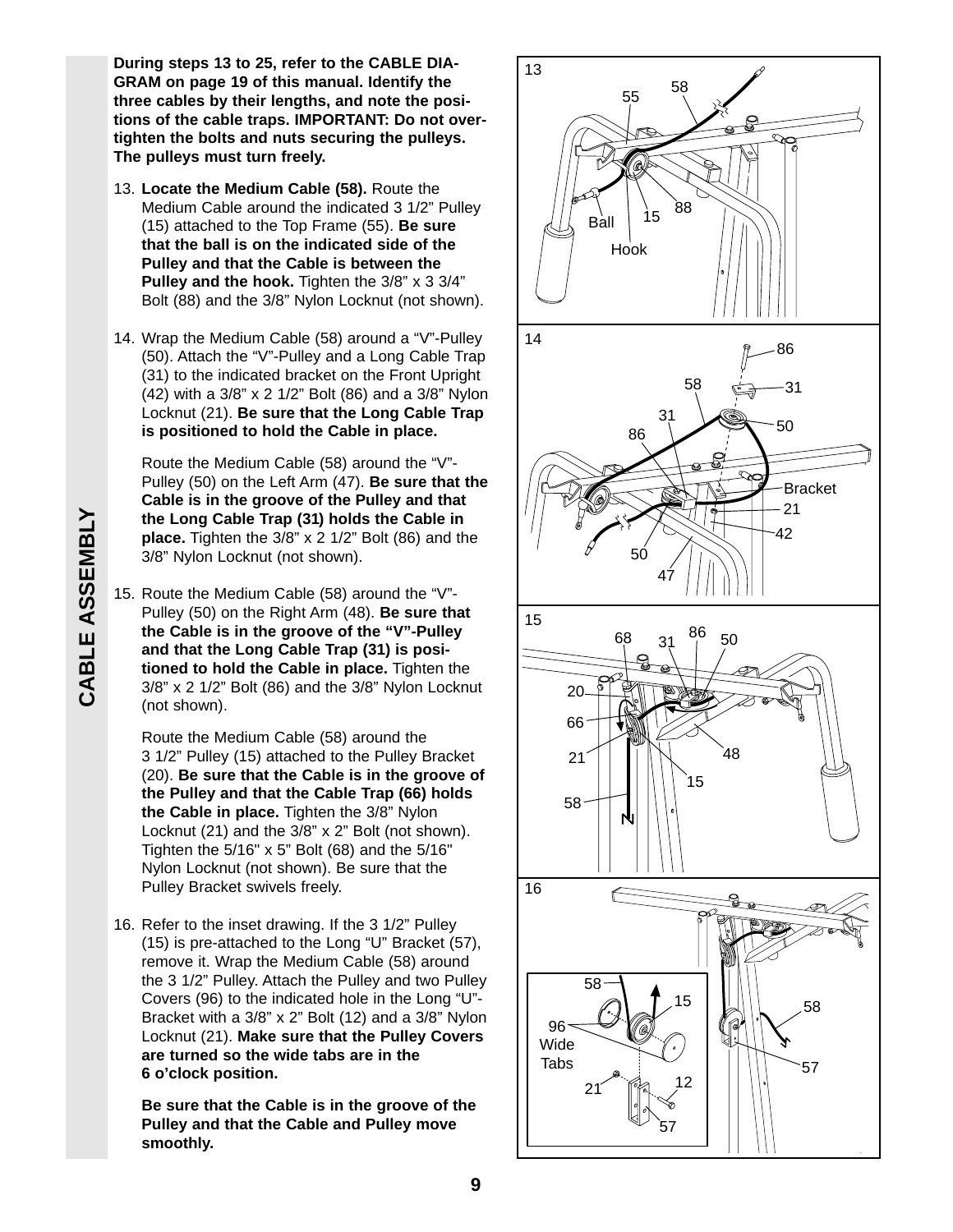- 17. Route the Medium Cable (58) around the 3 1/2" Pulley (15) attached to the bracket on the Top Frame (55). Tighten the 3/8" x 2" Bolt (12) and the 3/8" Nylon Locknut (21). (Note: This Pulley is pre-assembled. It has been shown disassembled for easy part identification.) **Be sure that the Cable is in the groove of the Pulley and that the Cable and Pulley move smoothly.**
- 18. Remove the 3 1/2" Low Pulley (95) from the Press Frame (17). Re-attach the Pulley with a 5/8" x 9/16" Spacer (7) between the Pulley and the Press Frame. **Finger tighten the 3/8" Nylon Locknut (21).**

**Locate the Short Cable (23).** Route the Short Cable under the 3 1/2" Low Pulley (95) attached to the lower hole in the Press Frame (17). **Be sure that the end of the Cable with the ball is on the indicated side of the Press Frame and that the Cable is between the Pulley and the crossbar on the Press Frame.** Tighten the 3/8" Nylon Locknut (21).

If the indicated 3 1/2" Pulley (15) is pre-attached to the Front Upright (42), remove it. Route the Short Cable (23) around the Pulley. Attach the Pulley and two Pulley Covers (96) to the lower hole in the Front Upright with the 3/8" Nylon Jam Nut (92), the 3/8" Flat Washer (9) and the 3/8" x 3 3/4" Bolt (88). **Make sure the wide tabs of the Pulley covers are in the 9 o'clock position.**

19. Route the Short Cable (23) around the 3 1/2" Pulley (15) attached to the upper hole in the Press Frame (17). **Be sure that the Cable Trap (66) is in the "3 o'clock" position and that the Cable is routed around the Pulley as shown.** Tighten the 3/8" Nylon Locknut (21) and 3/8" x 3 1/2" Bolt (not shown).

If the indicated 3 1/2" Pulley (15) is pre-attached to the Front Upright (42), remove it. Route the Short Cable (23) around the 3 1/2" Pulley. Attach the Pulley and two Pulley Covers (96) to the upper hole in the Front Upright with the 3/8" Nylon Jam Nut (92), the 3/8" Flat Washer (9) and the 3/8" x 3 3/4" Bolt (88). **Be sure that the Cable is routed around the Pulley as shown and that the wide tabs of the pulley covers are in the 7 o'clock position.**

20. Attach the end of the Short Cable (23) to the Long "U"-Bracket (57) with a 1/4" Nylon Locknut (2) and a 1/4" Flat Washer (10). **Do not tighten the 1/4" Nylon Locknut. It should be threaded onto the Cable only a couple of turns.**

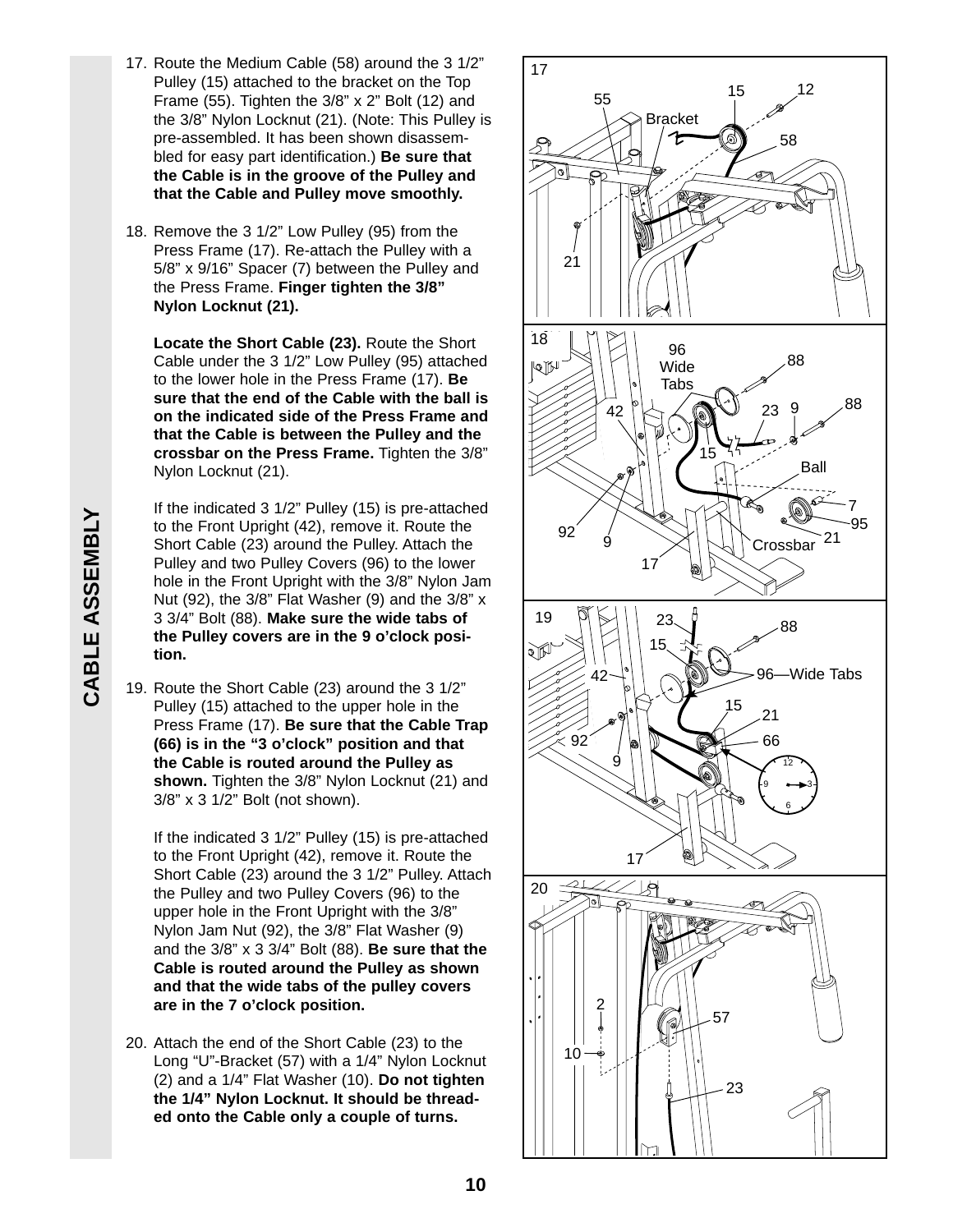CABLE ASSEMBLY **CABLE ASSEMBLY**

21. Attach the Medium Cable (58) to a Small "U"- Bracket (71) with a 1/4" Nylon Locknut (2) and a 1/4" Flat Washer (10). **Do not tighten the 1/4" Nylon Locknut. It should be threaded onto the Cable only a couple of turns.**

Attach the Small "U"-Bracket (71) to the indicated Weight Tube (63) with a 5/16" x 1 3/4" Bolt (24) and a 5/16" Nylon Locknut (3).

22. **Locate the Long Cable (72).** Attach the Long Cable to the other Small "U"-Bracket (71) with a 1/4" Nylon Locknut (2) and a 1/4" Flat Washer (10). **Do not tighten the 1/4" Nylon Locknut. It should be threaded onto the Cable only a couple of turns.**

Attach the Small "U"-Bracket (71) to the indicated Weight Tube (63) with a 5/16" x 1 3/4" Bolt (24) and a 5/16" Nylon Locknut (3).

23. Route the Long Cable (72) around the 3 1/2" Pulley (15) on the Top Frame (55). Tighten the 3/8" Nylon Locknut (21) and the 3/8" x 2" Bolt (not shown).

See inset drawing. Wrap the Long Cable (72) around a 3 1/2" Pulley (15). Attach the Pulley and a Cable Trap (66) to the bracket on the Stabiliser (5) with a 3/8" x 2" Bolt (12) and a 3/8" Nylon Locknut (21). **Be sure that the Cable Trap is turned to hold the Cable in place.** 

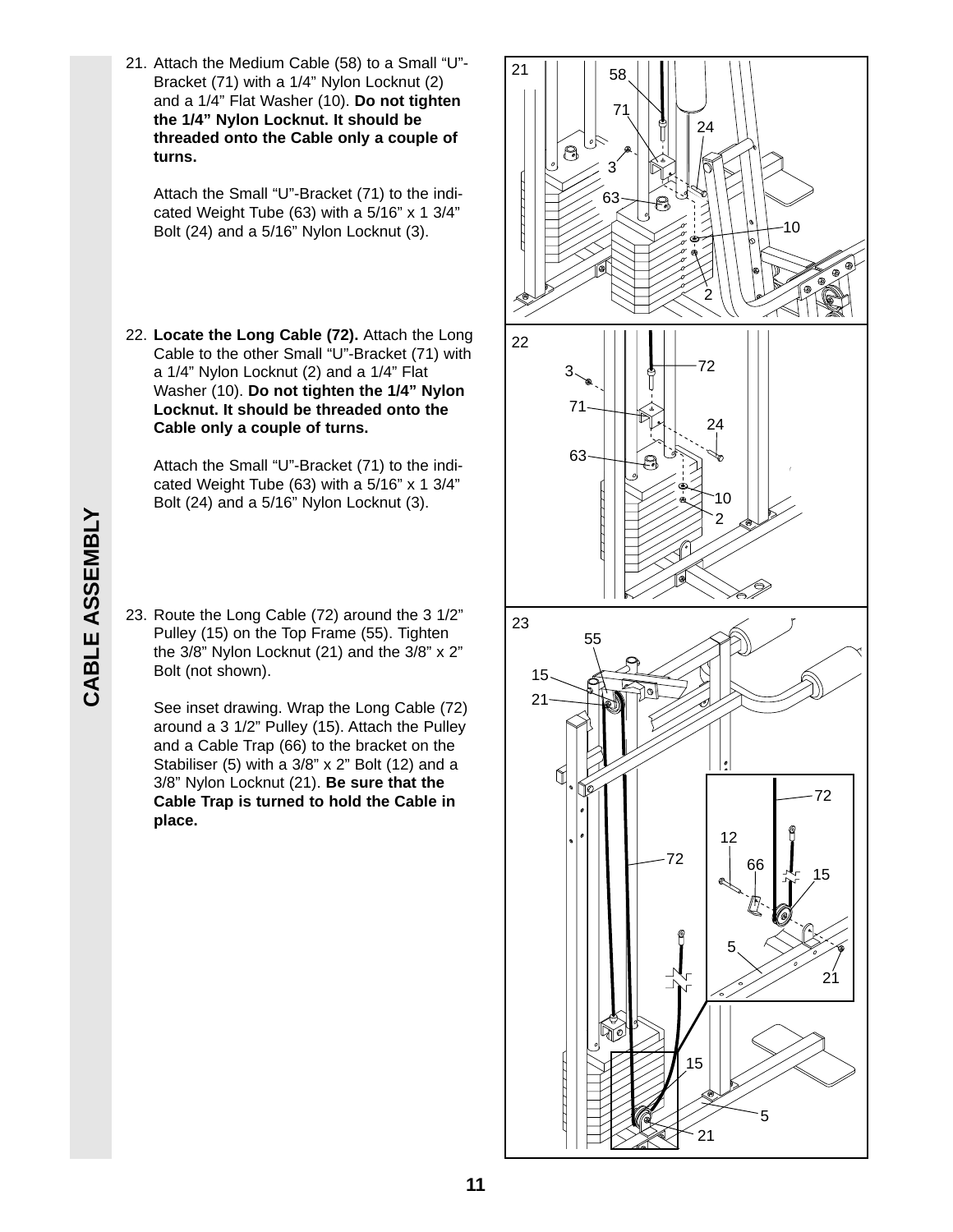24. Wrap the Long Cable (72) around a 3 1/2" Pulley (15). Attach the Pulley and two Pulley Covers (96) to the Squat Arm (84) with the 3/8" x 2 1/4" Bolt (94) and a 3/8" Nylon Jam Nut (92). **Be sure that the 3/8" Nylon Jam Nut is on the side shown and that the wide tabs of the Pulley Covers are in the 12 o'clock position.**

25. See inset drawing A. **Note: The inset drawing shows the view from the other side of the Squat Arm Upright (56).** Wrap the Long Cable (72) around a 3 1/2" Pulley (15). Attach the Pulley and two Pulley Covers (96) to the top hole in the Squat Arm Upright with the 3/8" x 5" Bolt (67), the 5/8" x 7/8" Spacer (76), a 3/8" Flat Washer (9), and a 3/8" Nylon Locknut (21). **Make sure that the wide tabs of the Pulley Covers are in the 6 o'clock position.** 

See inset drawing B. **Note: The inset drawing shows the view from the other side of the Squat Arm Upright (56).** Slide the end of the Long Cable (72) onto the end of the 3/8" x 2 1/4" Bolt (94). Thread another 3/8" Nylon Jam Nut (92) onto the Bolt. **Do not tighten the second Nylon Jam Nut. There must be room between the two Nylon Jam Nuts for the end of the Cable to pivot.**

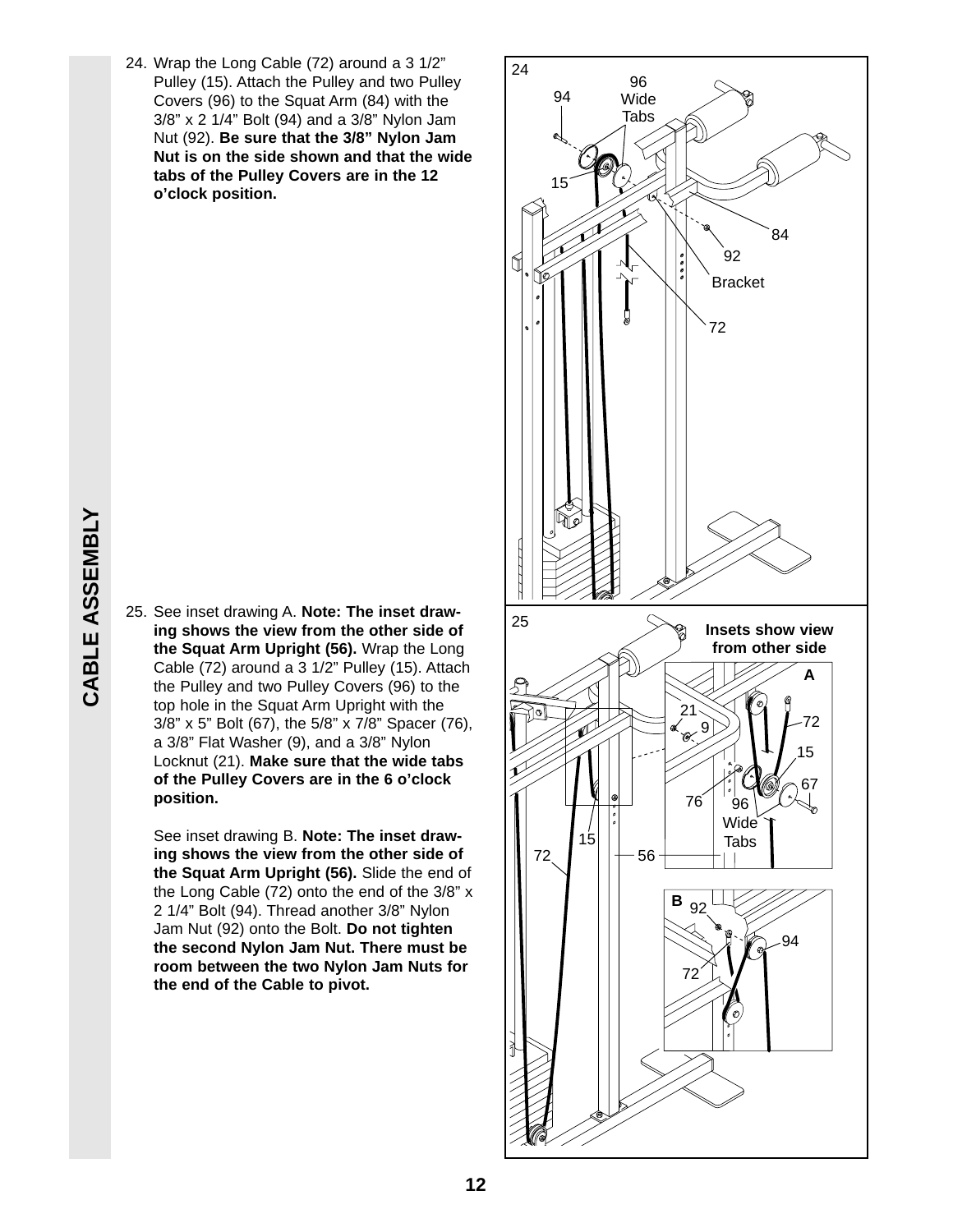26. Attach the Backrest (41) to the Front Upright (42) with two 1/4" x 2 1/2" Screws (43) and two 1/4" Flat Washers (10).

27. Press a 1 1/2" Inner Cap (32) into the Seat Frame (36).

Insert a 1/4" x 2" Carriage Bolt (38) through the centre hole in the Seat Plate (37). Attach the Seat Plate to the Seat (13) with two 1/4" x 3/4" Screws (18).

Insert the 1/4" x 2" Carriage Bolt (38) through the indicated hole in the Seat Frame (36). Tighten a 1/4" Nylon Locknut (2) with a 1/4" Flat Washer (10) onto the Carriage Bolt.

Attach the other end of the Seat (13) to the Seat Frame (36) with a 1/4" Flat Washer (10) and a 1/4" x 2" Machine Screw (81).

28. Press a 1 1/2" Inner Cap (32) into the Leg Lever (29).

Lubricate the 5/16" x 2 1/4" Bolt (33). Attach the Leg Lever (29) to the Seat Frame (36) with the 5/16" x 2 1/4" Bolt and a 5/16" Nylon Locknut (3).

Insert the 5/16" x 2" Eyebolt (35) into the Leg Lever (29) from the direction shown. Tighten a 5/16" Nylon Locknut (3) with a 5/16" Flat Washer (8) onto the Eyebolt.

29. Rest the Seat Frame (36) on the indicated pin in the Front Upright (42). Attach the Seat Frame to the Front Upright with a 5/16" x 2 3/4" Carriage Bolt (14) and the Seat Knob  $(40)$ .

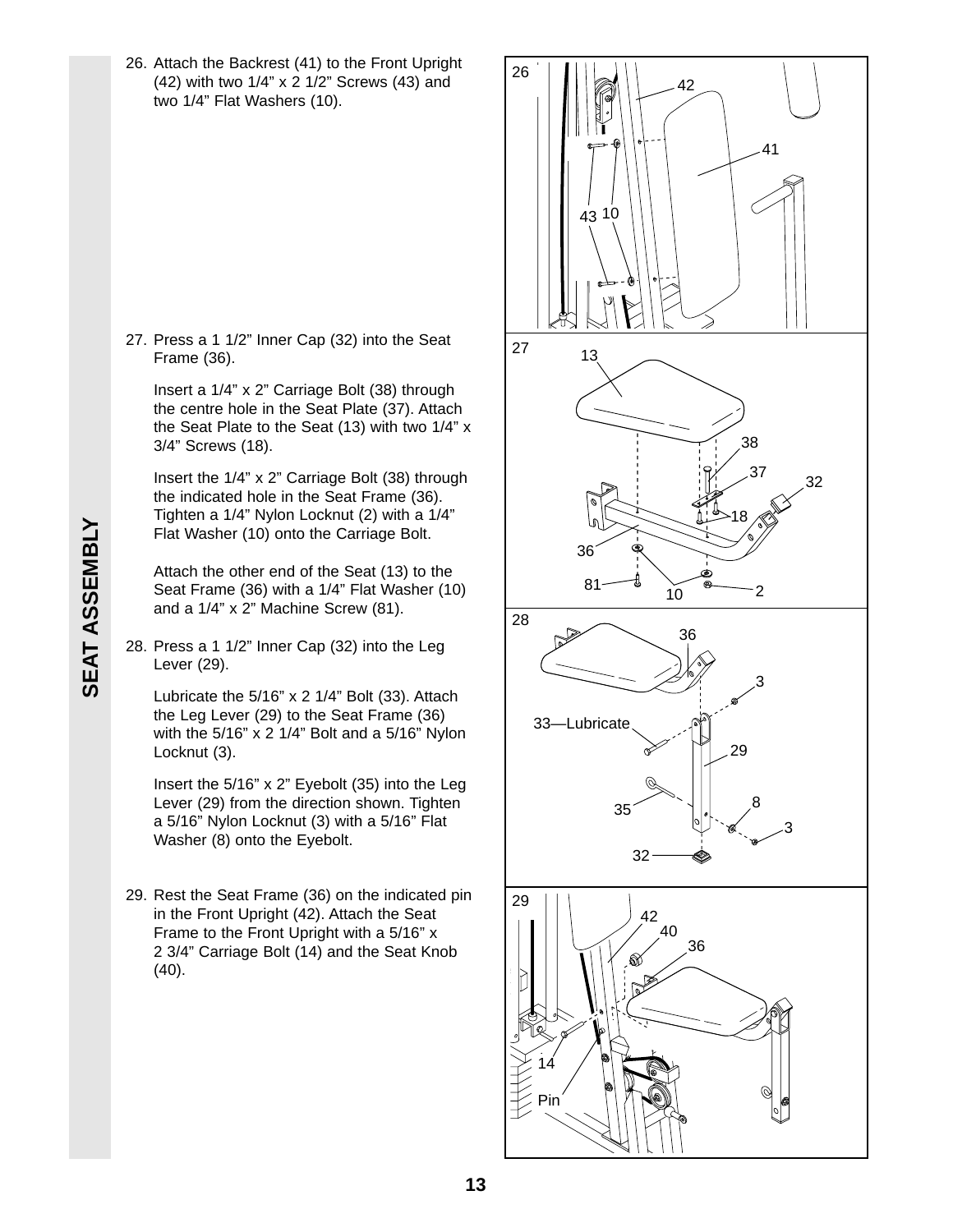- **SEAT ASSEMBLY SEAT ASSEMBLY**
- 30. Press two 3/4" Round Inner Caps (34) into each 13 1/2" Pad Tube (28).

Insert the 13 1/2" Pad Tube (28) into the Seat Frame (36). Slide a 6" Pad (30) onto each end of the Pad Tube.

Insert the other 13 1/2" Pad Tube (28) into the Leg Lever (29). Slide a 6" Pad (30) onto each end of the Pad Tube.

31. Press 1 1/2" Inner Caps (32) into the ends of the Left VKR Arm (79) and the Right VKR Arm (80).

Attach the Left VKR Arm (79) and the Right VKR Arm (80) to the VKR Upright (74) with two 5/16" x 3" Bolts (75) and two 5/16" Nylon Locknuts (3).

32. Wet the handle on the Right VKR Arm (80) with soapy water. Slide a 5" Plastic Grip (83) onto the Handle. Press a 1" Round Inner Cap (49) into the bottom of the handle.

Attach a 5" Plastic Grip (83) and a 1" Round Inner Cap (49) to the handle on the Left VKR Arm (79) in the same manner.

33. Attach a VKR Armrest (78) to the Right VKR Arm (80) with two 1/4" x 2" Machine Screws (81) and two 1/4" Flat Washers (10).

Attach a VKR Armrest (78) to the Left VKR Arm (79) in the same manner.

Attach the VKR Backrest (77) to the VKR Upright (74) with two 1/4" x 2 1/2" Screws (43) and two 1/4" Flat Washers (10).

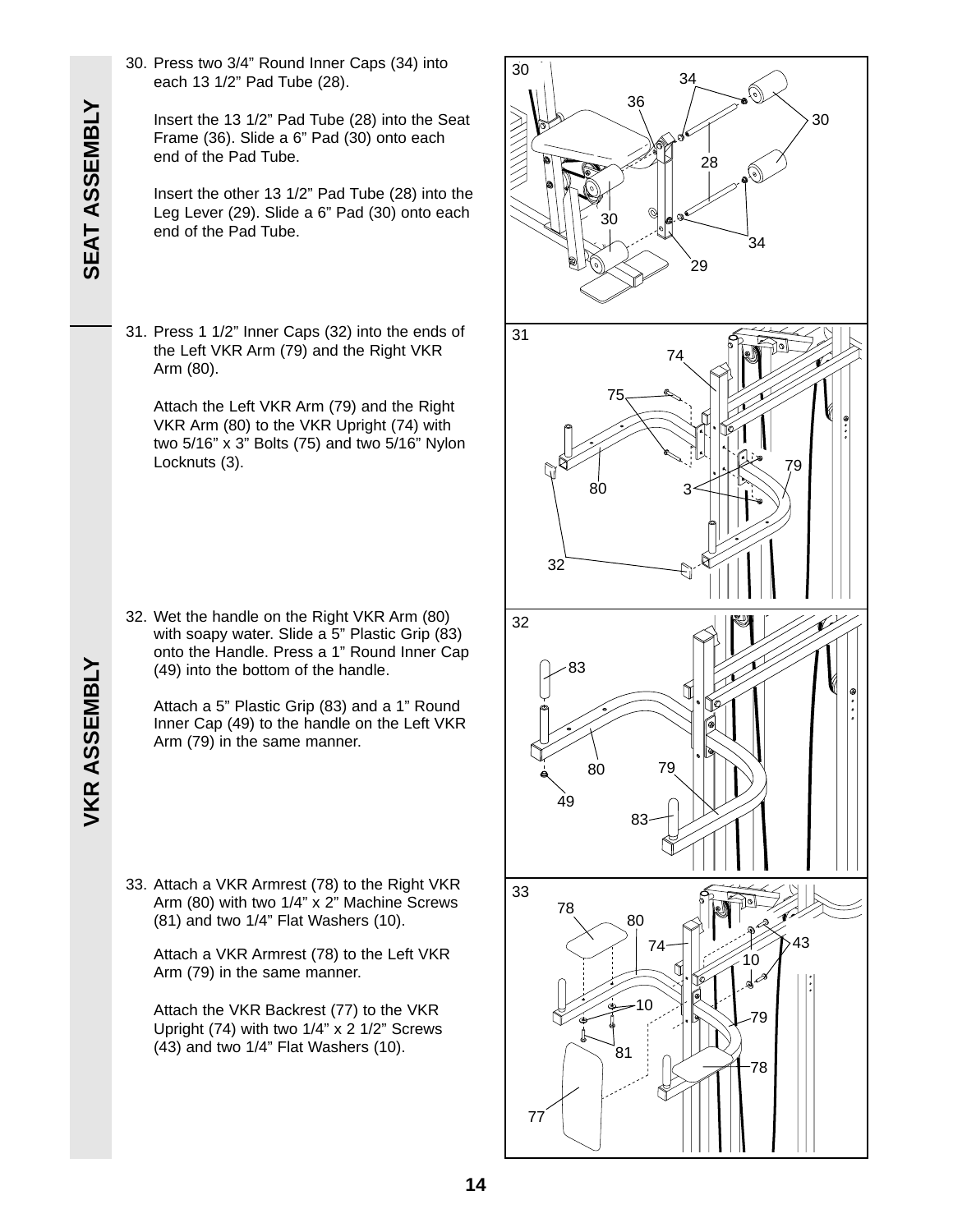34. Apply the 8530 decal to the Front Upright (42) in the indicated location. The top of the decal should be 6" from the top of the Front Upright.



## **HOW TO USE THE HOME GYM SYSTEM**

The instructions below describe how each part of the home gym system can be adjusted. **IMPORTANT: When attaching the lat bar or nylon strap, make sure that the attachments are in the correct starting position for the exercise to be performed. If there is any slack in the cables or chain as an exercise is performed, the effectiveness of the exercise will be reduced.** 

#### **CHANGING THE WEIGHT SETTING**

The WEIDER 8530 features two weight stacks. The front weight stack is connected to the upper and lower pulleys, the press arm, and the butterfly arms. The rear weight stack is connected to the squat arm.

To change the weight setting of either weight stack, insert a Weight Pin (26) under the desired Weight (25). Insert the Weight Pin until the bent end of the Weight Pin is touching the Weights, and turn the bent end downward. The weight setting of either weight stack can be changed from 6,5 pounds to 106,5 pounds, in increments of 12,5 pounds. **Note: Due to the cables and pulleys, the actual amount of resistance at each exercise station may vary from the weight setting. Use the WEIGHT RESISTANCE CHART on page 17 to find the actual amount of resistance at each weight station.**

**Note: 1 kg = 2,2 lbs**

#### **ATTACHING THE LAT BAR OR NYLON STRAP TO THE HIGH PULLEY STATION**

Attach the Lat Bar (54) to the Medium Cable (58) with a Cable Clip (53). For some exercises, the Chain (52) should be attached between the Lat Bar and the Medium Cable with two Cable Clips. **Adjust the length of the Chain between the Lat Bar and the Medium Cable so the Lat Bar is in the correct starting position for the exercise to be performed.**

The Nylon Strap (39) can be attached in the same manner.

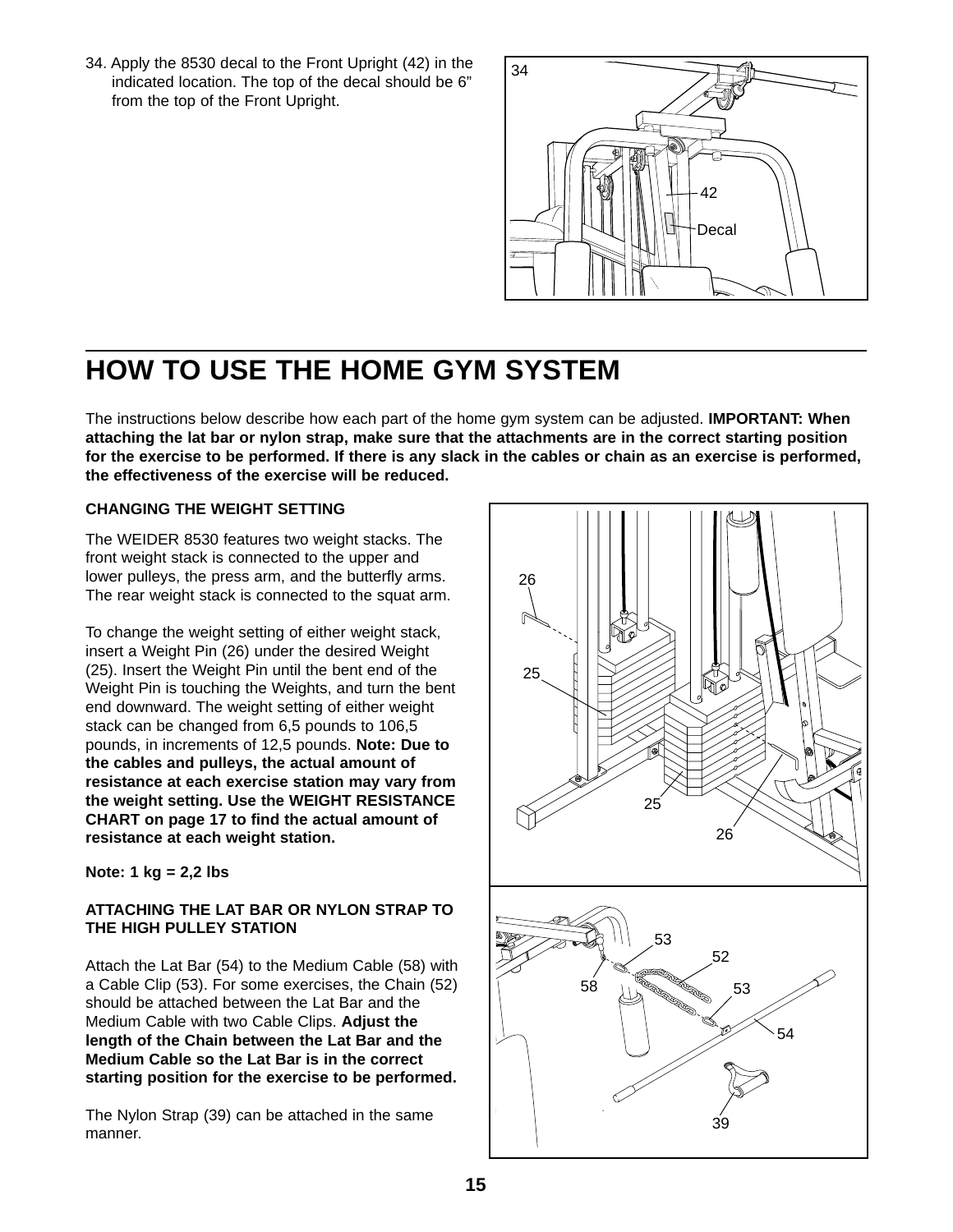#### **ATTACHING THE LAT BAR OR NYLON STRAP TO THE LOW PULLEY STATION**

Attach the Lat Bar (54) to the Short Cable (23) with a Cable Clip (53). For some exercises, the Chain (52) should be attached between the Lat Bar and the Short Cable with two Cable Clips. **Adjust the length of the Chain between the Lat Bar and the Short Cable so the Lat Bar is in the correct starting position for the exercise to be performed.**

The Nylon Strap (39) can be attached in the same manner.

#### **ATTACHING AND REMOVING THE SEAT**

To attach the Seat (13), set the bracket on the Seat Frame (36) onto the indicated pins on the Front Upright (42). Attach the Seat Frame to the Front Upright with the 5/16" x 2 3/4" Carriage Bolt (14) and the Seat Knob (40).

For some exercises, the Seat (13) must be removed. First, be sure that the chain is not attached to the leg lever. Next, remove the Seat Knob (40) and the 5/16" x 2 3/4" Carriage Bolt (14) from the Seat Frame (36). Lift the Seat Frame off the Front Upright (42).

#### **ATTACHING THE LEG LEVER TO THE LOW PULLEY STATION**

To use the Leg Lever (29), the seat must be attached to the front upright (see ATTACHING AND REMOV-ING THE SEAT above.)

Attach one end of the Chain (52) to the Short Cable (23) with a Cable Clip (53). Attach the other end of the Chain to the Eyebolt (35) with a Cable Clip.

#### **LOCKING THE WEIGHT STACK**

When the home gym system is not in use, the Lock Pins (97) and Locks (98) should be attached. Insert one of the Lock Pins through one of the Long Weight Guides (62). Attach one of the Locks to the Lock Pin.

Attach the remaining Lock Pin (97) and Lock (98) to one of the Short Weight Guides (not shown) in the same manner.

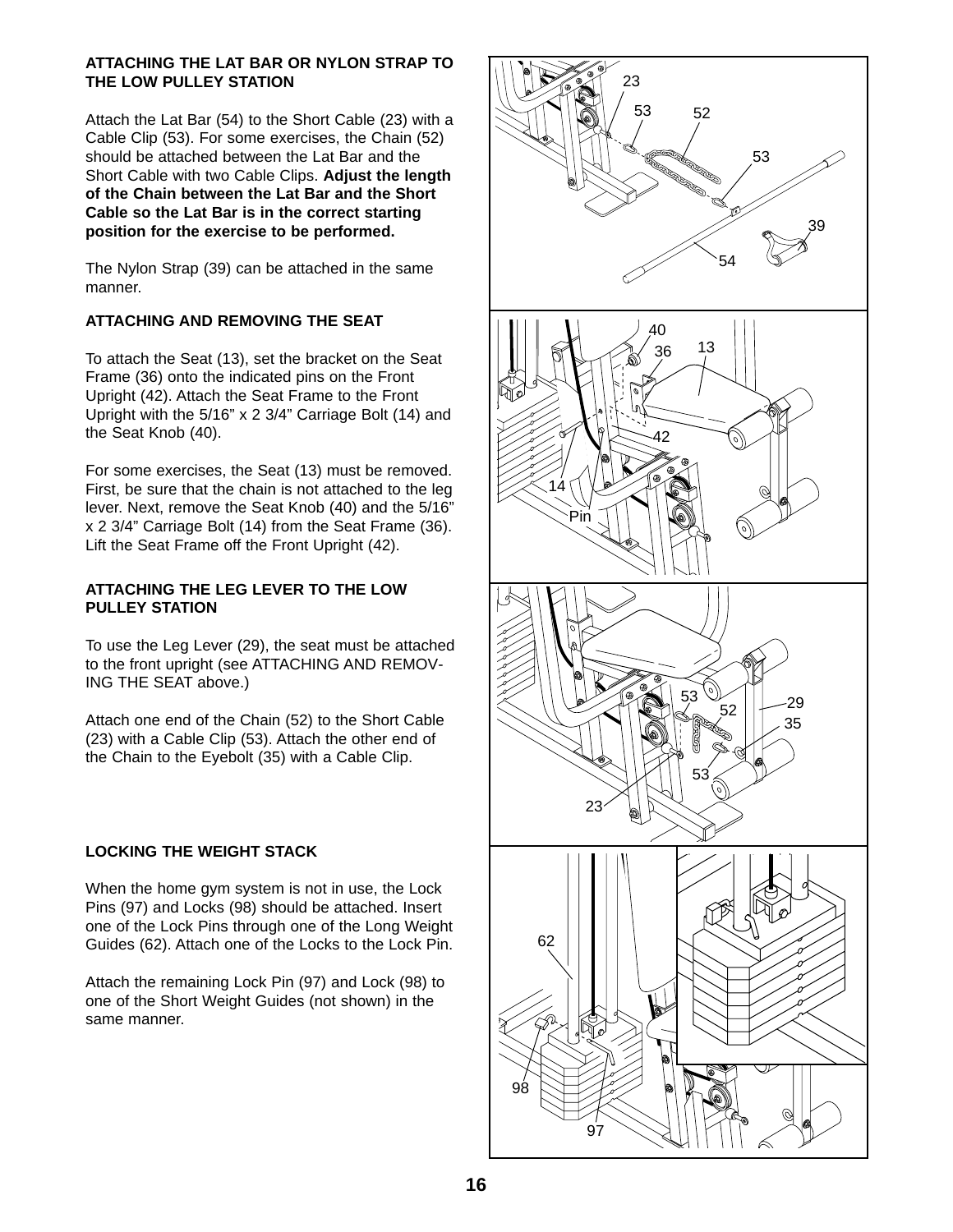#### **WEIGHT RESISTANCE CHART**

This chart shows the approximate weight resistance at each station. "Top" refers to the 6,5 lbs. top weight. The other numbers refer to the 12,5 lbs. weight plates. The butterfly arm resistance listed is the resistance for each butterfly arm. Note: The actual resistance at each weight station may vary due to differences in individual weight plates, as well as friction between the cables, pulleys, and weight guides.

| <b>WEIGHT</b><br><b>PLATES</b> | PRESS ARM<br>(lbs.) | <b>BUTTERFLY ARM</b><br>(lbs.) | <b>LEG LEVER</b><br>(lbs.) | <b>HIGH PULLEY</b><br>(lbs.) | LOW PULLEY<br>(lbs.) | <b>SQUAT ARM</b><br>(lbs.) |
|--------------------------------|---------------------|--------------------------------|----------------------------|------------------------------|----------------------|----------------------------|
| Top                            | 20                  | 10                             | 15                         | 14                           | 24                   | 31                         |
| 1                              | 45                  | 22                             | 36                         | 28                           | 54                   | 52                         |
| $\overline{2}$                 | 70                  | 33                             | 54                         | 44                           | 82                   | 75                         |
| $\sqrt{3}$                     | 99                  | 42                             | 75                         | 60                           | 115                  | 101                        |
| 4                              | 128                 | 48                             | 96                         | 72                           | 147                  | 114                        |
| $\overline{5}$                 | 153                 | 60                             | 115                        | 90                           | 175                  | 136                        |
| $\,6$                          | 184                 | 69                             | 137                        | 103                          | 209                  | 157                        |
| $\overline{7}$                 | 204                 | 79                             | 146                        | 126                          | 223                  | 174                        |
| $\bf 8$                        | 247                 | 91                             | 176                        | 138                          | 269                  | 194                        |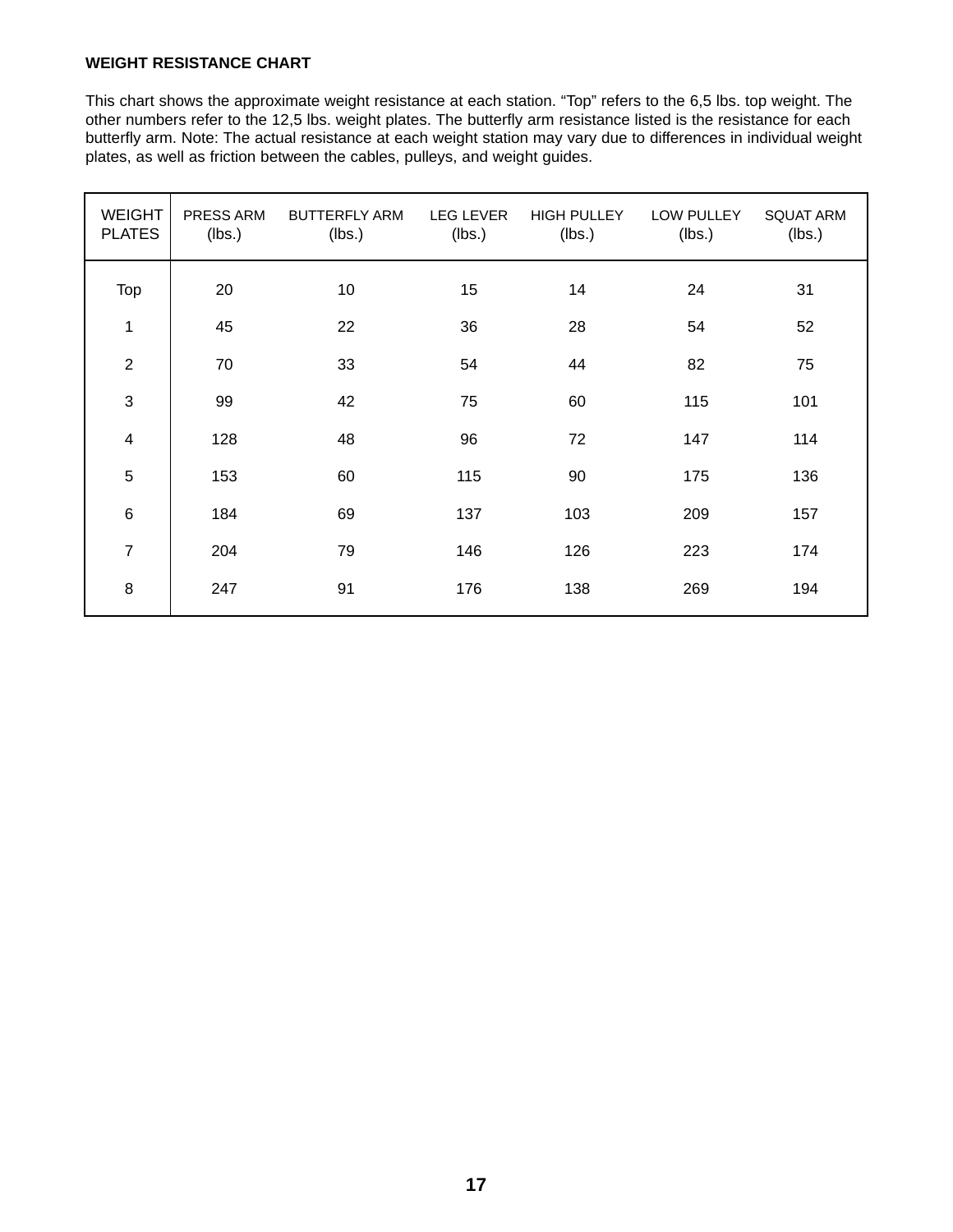## **TROUBLE-SHOOTING AND MAINTENANCE**

Inspect and tighten all parts each time you use the home gym system. Replace any worn parts immediately. The home gym system can be cleaned using a damp cloth and mild non-abrasive detergent. Do not use solvents.

#### **TIGHTENING THE CABLES**

Woven cable, the type of cable used on the home gym system, can stretch slightly when it is first used. If there is slack in the cables before resistance is felt, the cables should be tightened.

#### **Tightening the Medium and Short Cables**

If any slack is felt when using the front weight stack, both the Medium Cable (58) and the Short Cable (23) will need to be tightened. Insert the weight pin into the middle of the weight stack. Slack can be removed from these cables three ways:

- See drawing 1. Tighten the 1/4" Nylon Locknut (2) that connects the end of the Short Cable (23) to the Long "U"-Bracket (57).
- See drawing 1. Move the 3 1/2" Pulley (15) to the other hole in the Long "U"-Bracket (57). Remove the 3/8" Nylon Locknut (21) and the 3/8" x 2" Bolt (12) from Pulley Covers (96), Pulley, and Long "U"-Bracket. Reattach the Pulley and Pulley Covers. Be sure that the Pulley Covers are in the proper position and that the Cable and Pulley move smoothly.
- See drawing 2. Tighten the 1/4" Nylon Locknut (2) that connects the end of the Medium Cable (58) to the Small "U"-Bracket (71).

#### **Tightening the Long Cable**

If any slack is felt when using the rear weight stack, the Long Cable (72) will need to be tightened. Insert the weight pin into the middle of the weight stack. Slack can be removed from these cables two ways:

- See drawing 2. Tighten the 1/4" Nylon Locknut (2) that connects the end of the Long Cable (72) to the Small "U"-Bracket (71).
- See drawing 3. Move the 3 1/2" Pulley to another hole in the Squat Arm Upright (56). Remove the 3/8" Nylon Locknut (21) and the 3/8" x 5" Bolt (not shown) from the Pulley Covers (96), and Pulley. Re-attach the Pulley and Pulley Covers. Be sure that the Pulley Covers are in the proper position and that the Cable and Pulley move smoothly.

**Do not overtighten the cables. The top weight will be lifted off the weight stack.**

**Note: Inspect all cables before each use. If a cable tends to slip off the pulleys often, the cable may have become twisted. Remove the cable and re-install it.**



If the cables need to be replaced, see ORDERING REPLACEMENT PARTS on the back cover of this manual. **Replace all cables every two years.**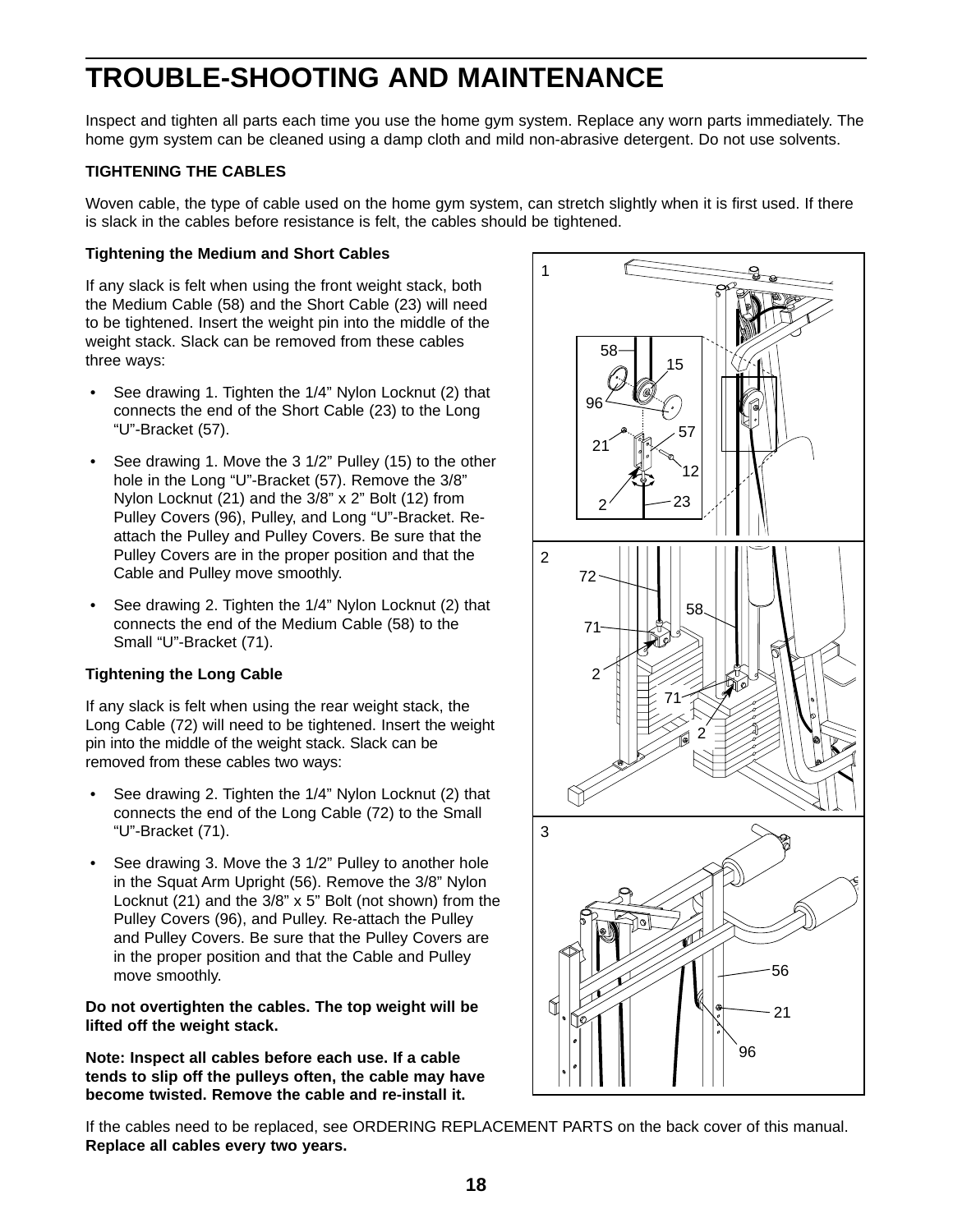## **CABLE DIAGRAM**

The cable diagram below shows the proper routing of the Long Cable (72), the Medium Cable (58), and the Short Cable (23). Use the diagram to be sure that the three cables and cable traps have been assembled correctly. If the cables have not been correctly routed, the home gym system will not function properly and damage may occur. The insets show the proper positioning of the cable traps. The cable traps should be positioned so that the cables will not come off the pulleys. **Be sure that the cable traps do not touch or bind the cables.**

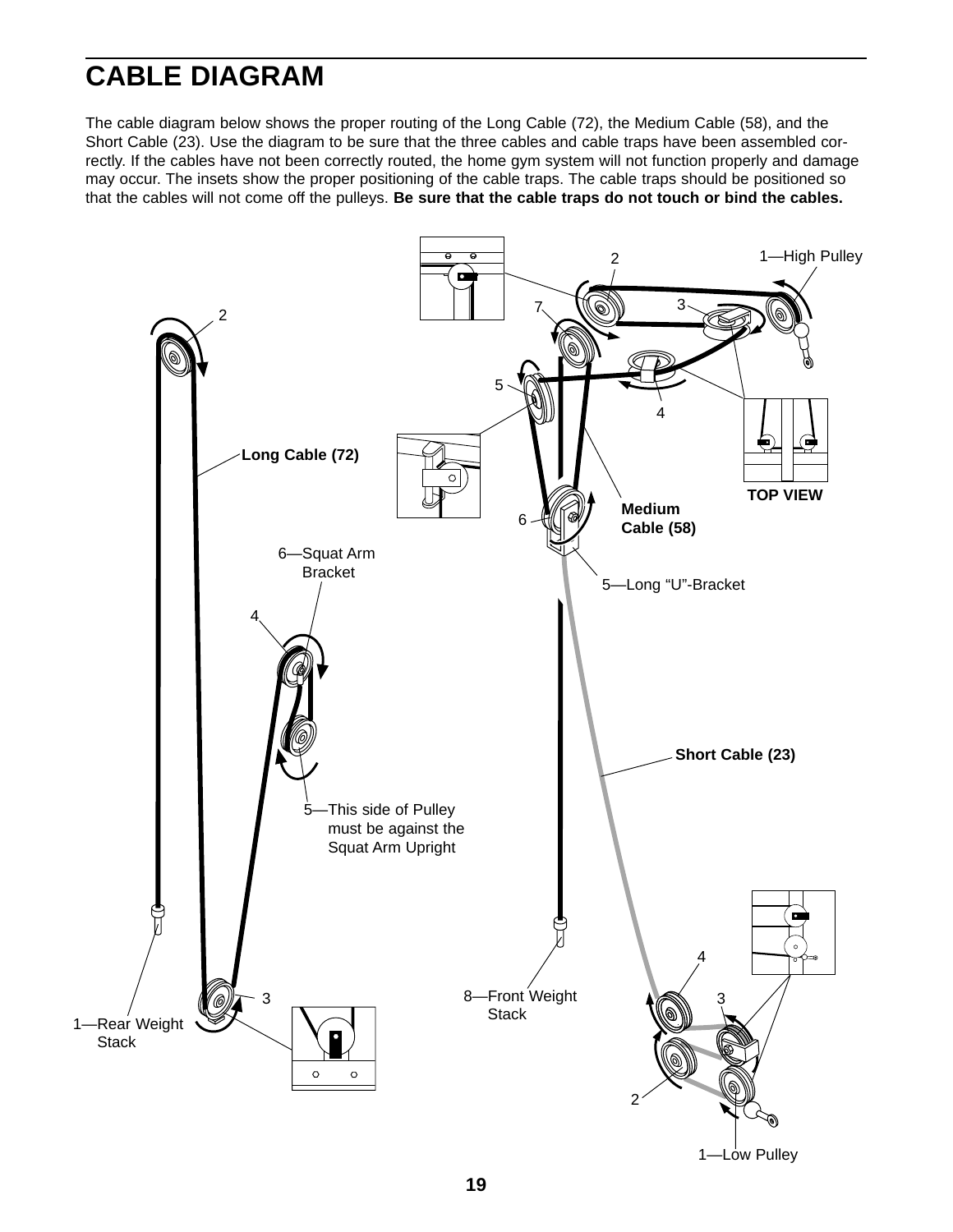## **ORDERING REPLACEMENT PARTS**

If you encounter any difficulties or problems with this product, contact the ICON Fitness Lifestyle Ltd. office, or write:

ICON Fitness Lifestyle Ltd. Greenwich House 223 North Street Sheepscar Leeds LS7 2AA West Yorkshire

Tel: Country Code: 0345-089009 Fax: 0113-2411120

- 1. The MODEL NUMBER of the product (WESY87300)
- 2. The NAME of the product (WEIDER® 8530 Home Gym System)
- 3. The SERIAL NUMBER of the product (see the front cover of this manual)
- 4. The KEY NUMBER and DESCRIPTION of the part(s) (see the PART LIST and EXPLODED DRAWING attached at the centre of this manual.)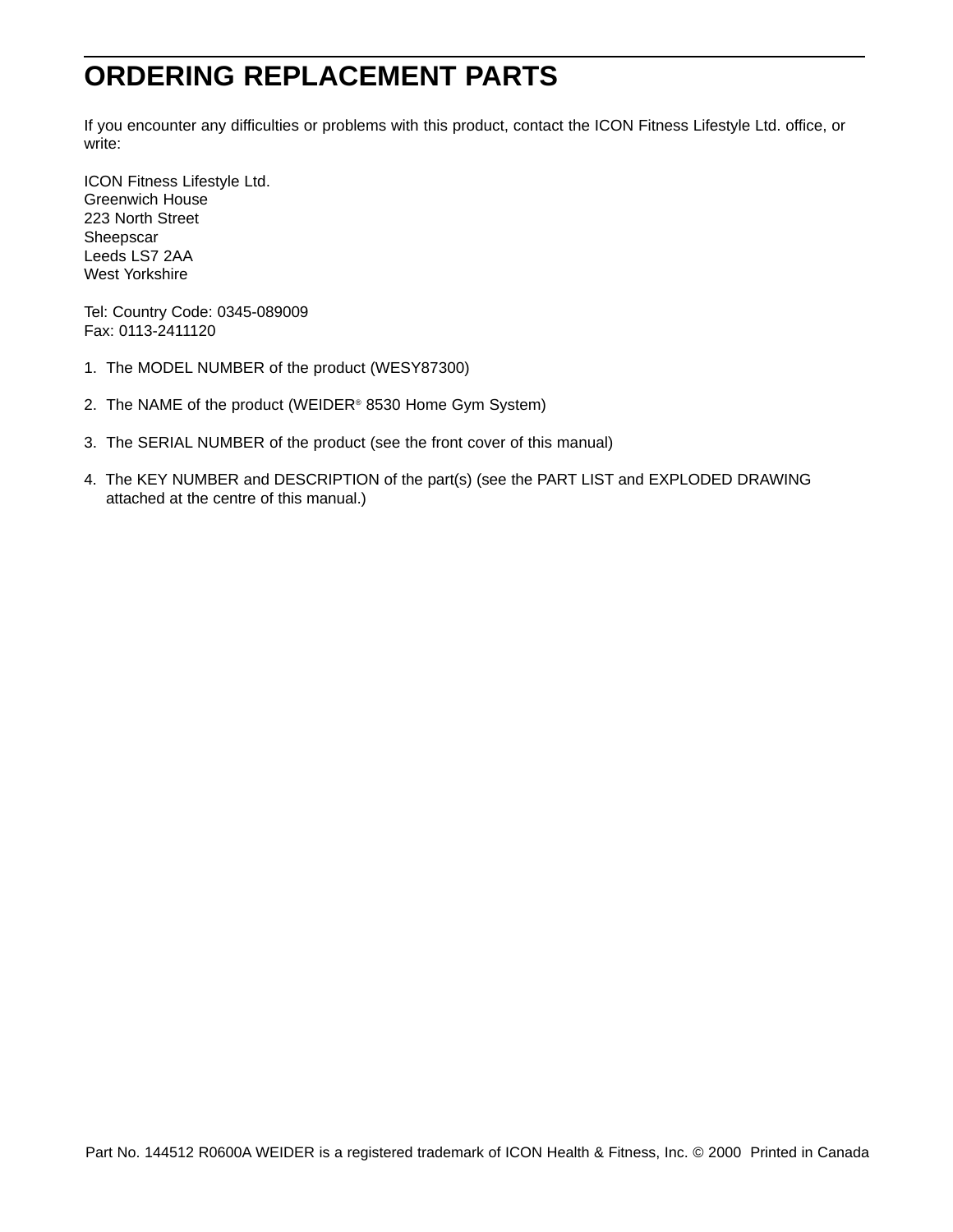# **REMOVE THIS PART IDENTIFICATION CHART FROM THE MANUAL**

This chart is provided to help you identify the small parts used in assembly. **Important: Some parts may have been pre-assembled for shipping purposes. If you cannot find a part in the parts bags, check to see if it has been pre-assembled.** The number in parenthesis below each part refers to the key number of the part.



**Please note: The assembly is divided into five stages: 1) frame assembly, 2) press and butterfly arm assembly, 3) cable and pulley assembly, 4) seat and backrest assembly, and 5) VKR assembly. The hardware for each stage is packaged separately. WAIT UNTIL YOU BEGIN EACH ASSEM-BLY STAGE TO OPEN THE PARTS BAG LABELLED FOR THAT ASSEMBLY STAGE.**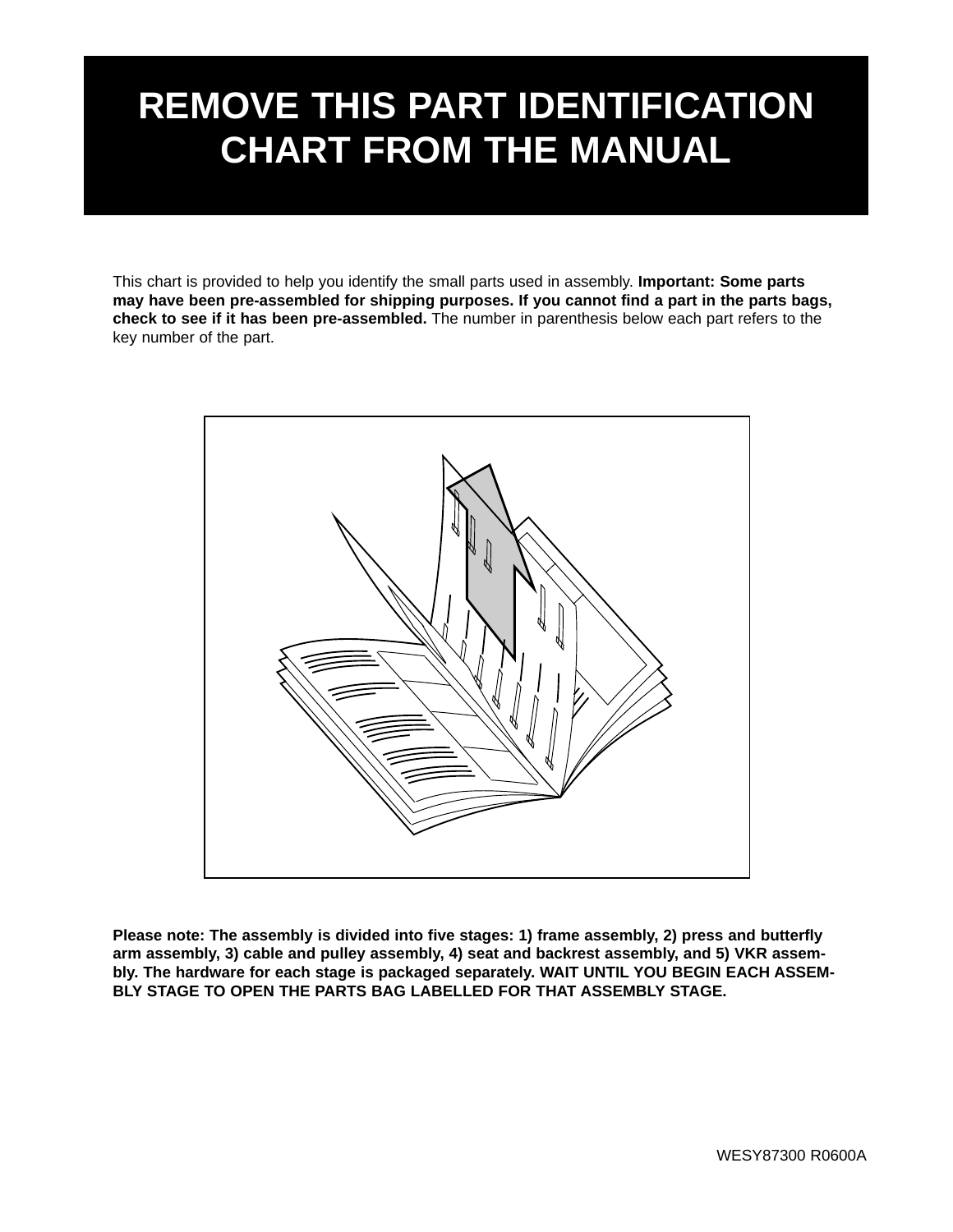3/8" x 5" Bolt (67)

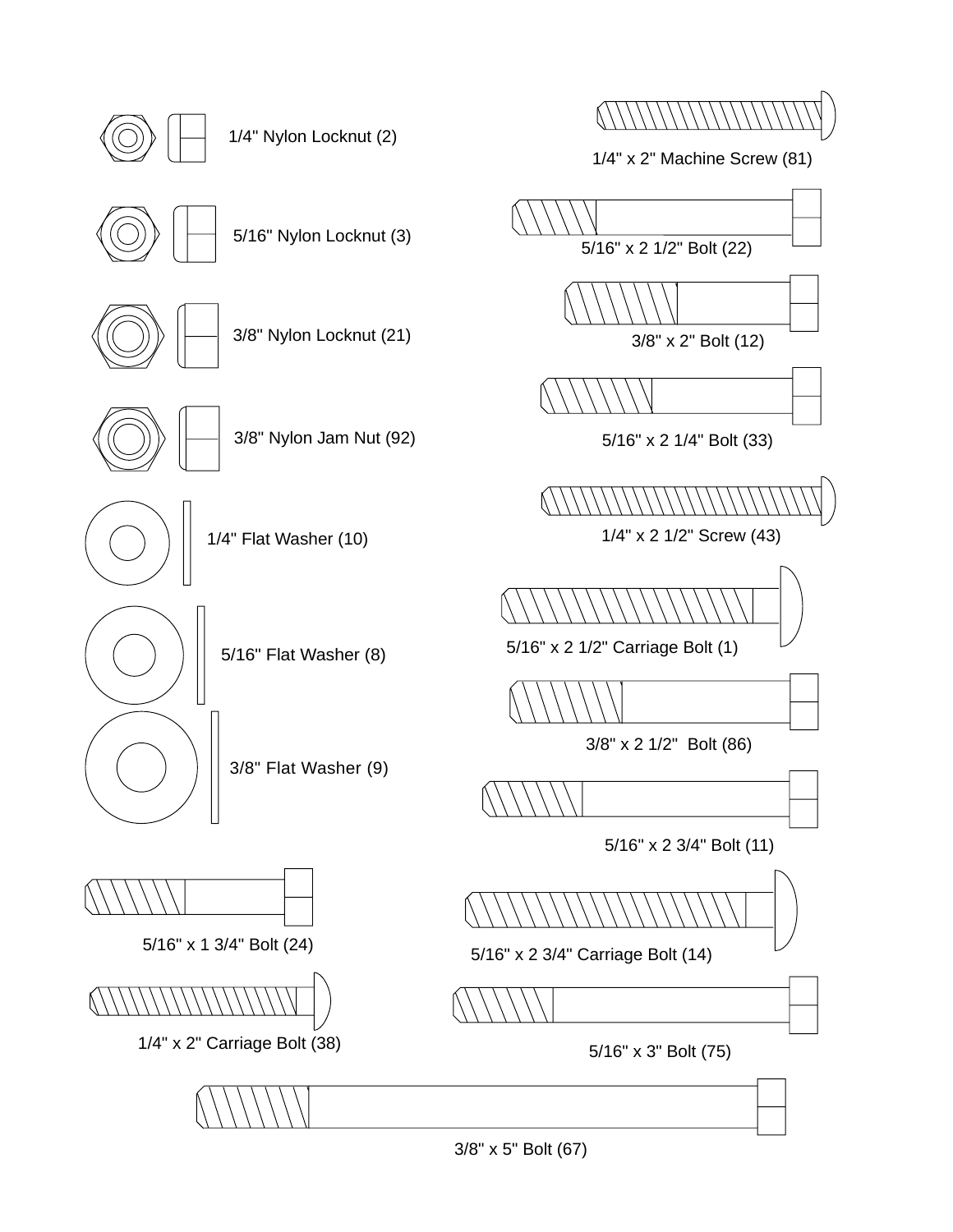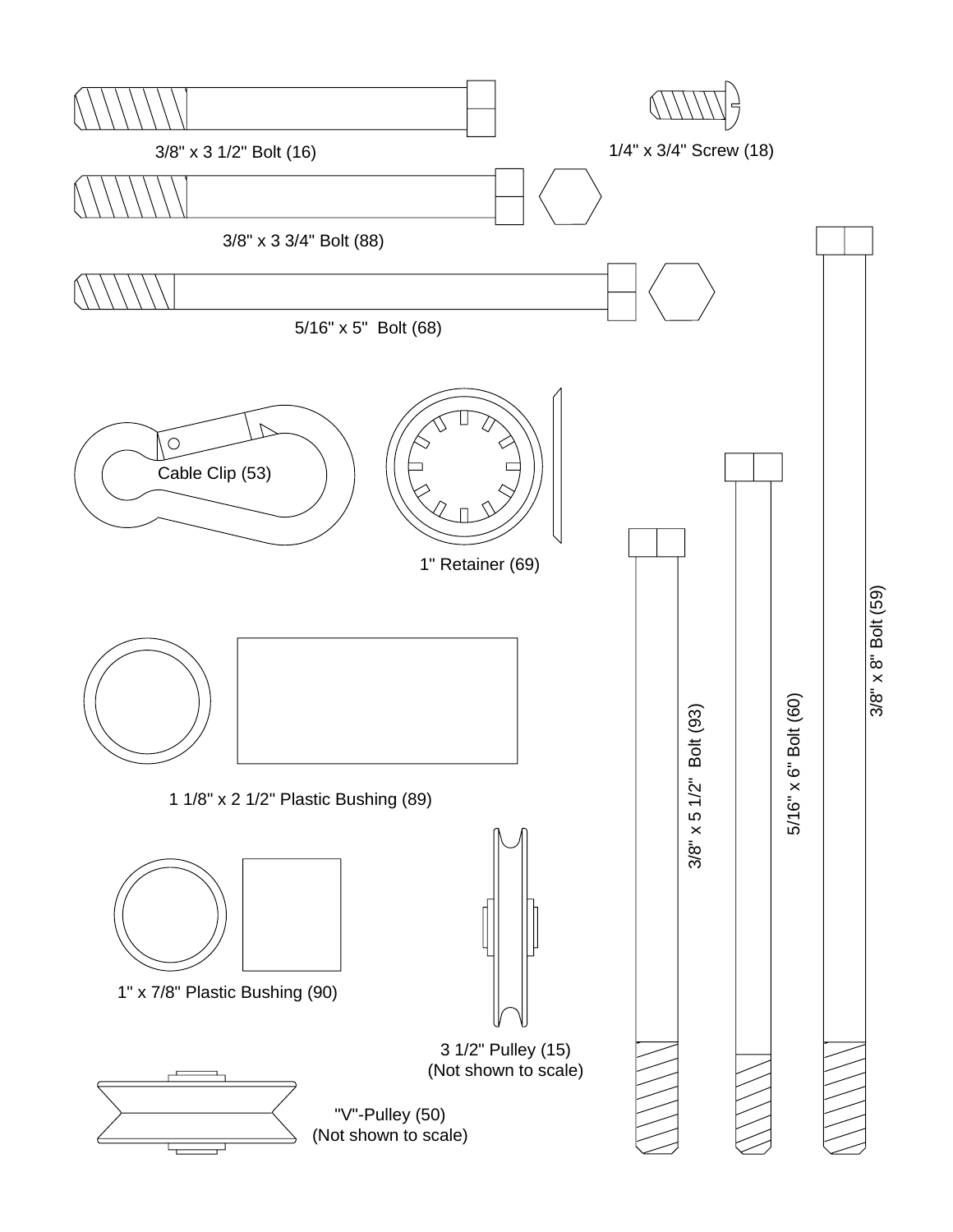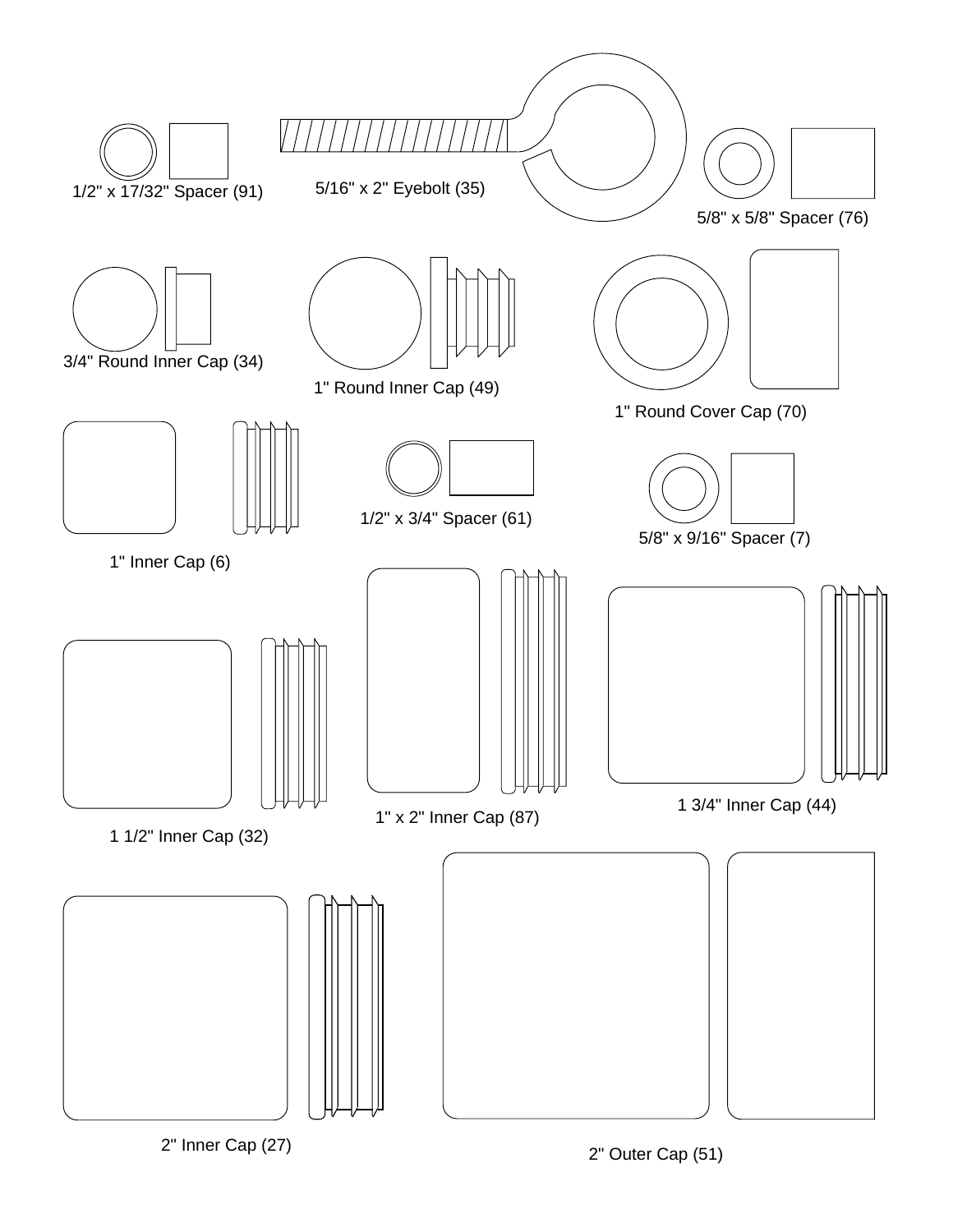## **REMOVE THIS PART LIST/EXPLODED DRAWING FROM THE MANUAL!**

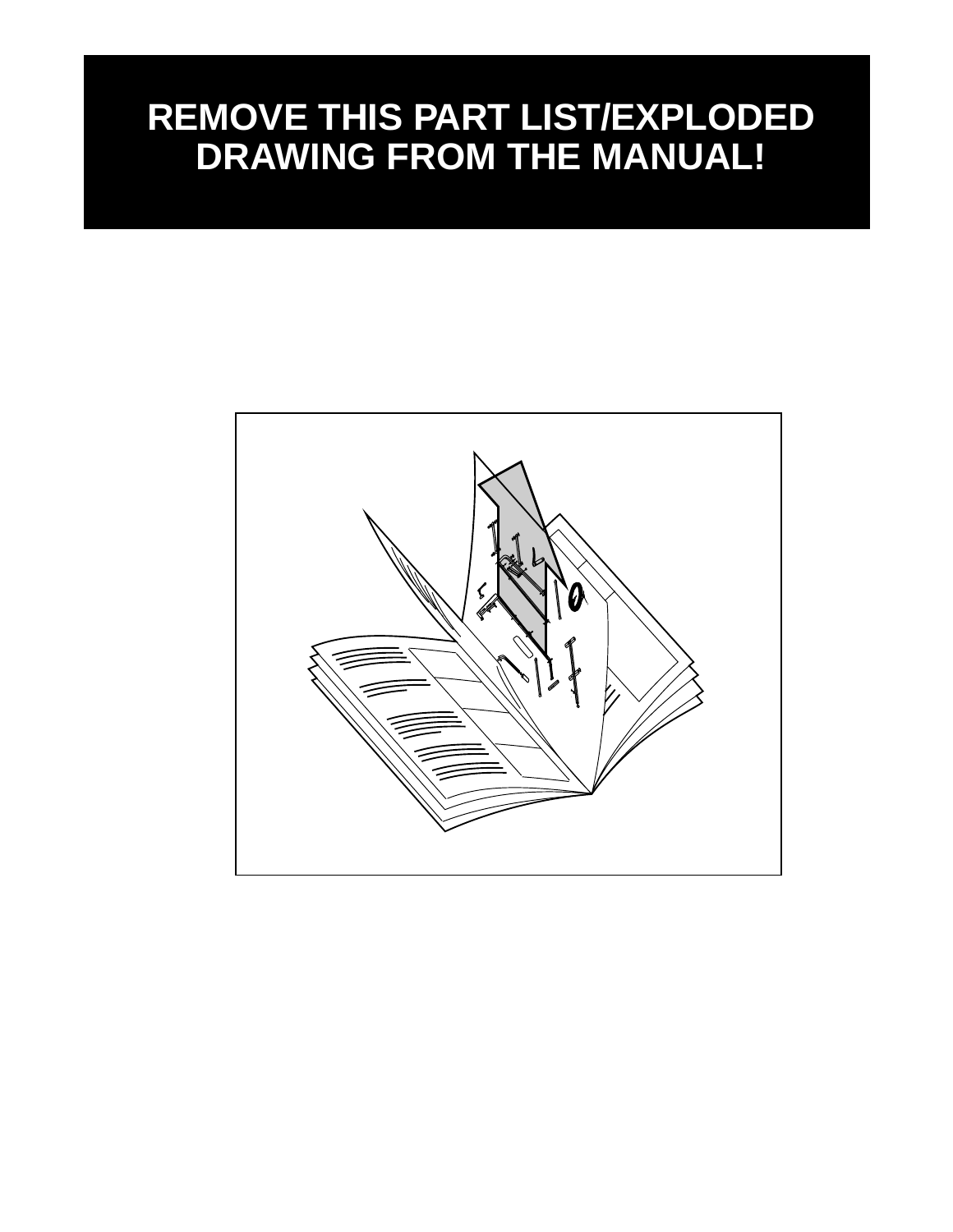## PART LIST-Model No. WESY87300 R0600A

| Key No.                 | Qty.                    | <b>Description</b>           | Key No. | Qty.                    | <b>Description</b>              |
|-------------------------|-------------------------|------------------------------|---------|-------------------------|---------------------------------|
| 1                       | 6                       | 5/16" x 2 1/2" Carriage Bolt | 51      | $\overline{\mathbf{c}}$ | 2" Outer Cap                    |
| $\overline{c}$          | 4                       | 1/4" Nylon Locknut           | 52      | 1                       | Chain                           |
| 3                       | 27                      | 5/16" Nylon Locknut          | 53      | 2                       | Cable Clip                      |
| $\overline{\mathbf{4}}$ | 1                       | Base                         | 54      | 1                       | Lat Bar                         |
| 5                       | 1                       | Stabiliser                   | 55      | 1                       | <b>Top Frame</b>                |
| $\,6$                   | 1                       | 1" Inner Cap                 | 56      | 1                       | Squat Arm Upright               |
| $\overline{7}$          | 1                       | 5/8" x 9/16" Spacer          | 57      | 1                       | Long "U"-Bracket                |
| 8                       | 9                       | 5/16" Flat Washer            | 58      | 1                       | Medium Cable                    |
| 9                       | 5                       | 3/8" Flat Washer             | 59      | 1                       | 3/8" x 8" Bolt                  |
| 10                      | 13                      | 1/4" Flat Washer             | 60      | $\overline{\mathbf{c}}$ | 5/16" x 6" Bolt                 |
| 11                      | 6                       | 5/16" x 2 3/4" Bolt          | 61      | $\overline{\mathbf{4}}$ | 1/2" x 3/4" Spacer              |
| 12                      | 5                       | 3/8" x 2" Bolt               | 62      | $\overline{\mathbf{c}}$ | Long Weight Guide               |
| 13                      | 1                       | Seat                         | 63      | $\overline{c}$          | <b>Weight Tube</b>              |
| 14                      | 1                       | 5/16" x 2 3/4" Carriage Bolt | 64      | $\overline{\mathbf{c}}$ | Weight Tube Bumper              |
| 15                      | 11                      | 3 1/2" Pulley                | 65      | $\overline{c}$          | Top Weight                      |
| 16                      | 1                       | 3/8" x 3 1/2" Bolt           | 66      | 3                       | Cable Trap                      |
| 17                      | 1                       | Press Frame                  | 67      | 1                       | 3/8" x 5" Bolt                  |
| 18                      | 2                       | 1/4" x 3/4" Screw            | 68      | 1                       | 5/16" x 5" Bolt                 |
| 19                      | $\overline{\mathbf{4}}$ | Weight Bumper                | 69      | 4                       | 1" Retainer                     |
| 20                      | 1                       | <b>Pulley Bracket</b>        | 70      | $\overline{\mathbf{c}}$ | 1" Round Cover Cap              |
| 21                      | 14                      | 3/8" Nylon Locknut           | 71      | $\overline{c}$          | Small "U"-Bracket               |
| 22                      | 6                       | 5/16" x 2 1/2" Bolt          | 72      | 1                       | Long Cable                      |
| 23                      | 1                       | <b>Short Cable</b>           | 73      | 2                       | Short Weight Guide              |
| 24                      | $\overline{2}$          | 5/16" x 1 3/4" Bolt          | 74      | 1                       |                                 |
| 25                      | 16                      |                              | 75      |                         | <b>VKR Upright</b>              |
|                         |                         | Weight                       | 76      | 2                       | 5/16" x 3" Bolt                 |
| 26                      | 2                       | Weight Pin                   |         | 1                       | 5/8" x 7/8" Spacer              |
| 27                      | 5                       | 2" Inner Cap                 | 77      | 1                       | <b>VKR Backrest</b>             |
| 28                      | $\overline{c}$          | 13 1/2" Pad Tube             | 78      | 2                       | <b>VKR Arm Rest</b>             |
| 29                      | 1                       | Leg Lever                    | 79      | 1                       | Left VKR Arm                    |
| 30                      | 4                       | 6" Pad                       | 80      | 1                       | Right VKR Arm                   |
| 31                      | 3                       | Long Cable Trap              | 81      | 5                       | 1/4" x 2" Machine Screw         |
| 32                      | 4                       | 1 1/2" Inner Cap             | 82      | $\overline{\mathbf{c}}$ | Handle                          |
| 33                      | 1                       | 5/16" x 2 1/4" Bolt          | 83      | 8                       | 5" Plastic Grip                 |
| 34                      | 4                       | 3/4" Round Inner Cap         | 84      | 1                       | Squat Arm                       |
| 35                      | 1                       | 5/16" x 2" Eyebolt           | 85      | $\overline{\mathbf{c}}$ | Squat Arm Pad                   |
| 36                      | 1                       | Seat Frame                   | 86      | 3                       | 3/8" x 2 1/2" Bolt              |
| 37                      | 1                       | Seat Plate                   | 87      | $\overline{c}$          | 1" x 2" Inner Cap               |
| 38                      | 1                       | 1/4" x 2" Carriage Bolt      | 88      | $\overline{\mathbf{4}}$ | 3/8" x 3 3/4" Bolt              |
| 39                      | 1                       | Nylon Strap                  | 89      | $\overline{\mathbf{c}}$ | 1 1/8" x 2 1/2" Plastic Bushing |
| 40                      | 1                       | Seat Knob                    | 90      | $\overline{c}$          | 1" x 7/8" Plastic Bushing       |
| 41                      | 1                       | <b>Backrest</b>              | 91      | $\overline{c}$          | 1/2" x 17/32" Spacer            |
| 42                      | 1                       | Front Upright                | 92      | $\overline{\mathbf{4}}$ | 3/8" Nylon Jam Nut              |
| 43                      | 4                       | 1/4" x 2 1/2" Screw          | 93      | 1                       | 3/8" x 5 1/2" Bolt              |
| 44                      | 6                       | 1 3/4" Inner Cap             | 94      | 1                       | 3/8" x 2 1/4" Bolt              |
| 45                      | $\overline{2}$          | 10" Pad                      | 95      | 1                       | 3 1/2" Low Pulley               |
| 46                      | $\overline{2}$          | Press Arm                    | 96      | 10                      | <b>Pulley Cover</b>             |
| 47                      | 1                       | Left Arm                     | 97      | $\overline{c}$          | Locking Pin                     |
| 48                      | 1                       | Right Arm                    | 98      | $\overline{\mathbf{c}}$ | Lock                            |
| 49                      | 6                       | 1" Round Inner Cap           | 99      | $\overline{c}$          | 1" Inner Cap                    |
| 50                      | 3                       | "V"-Pulley                   | #       | 1                       | User's Manual                   |

Note: "#" indicates a non-illustrated part. Specifications are subject to change without notice.